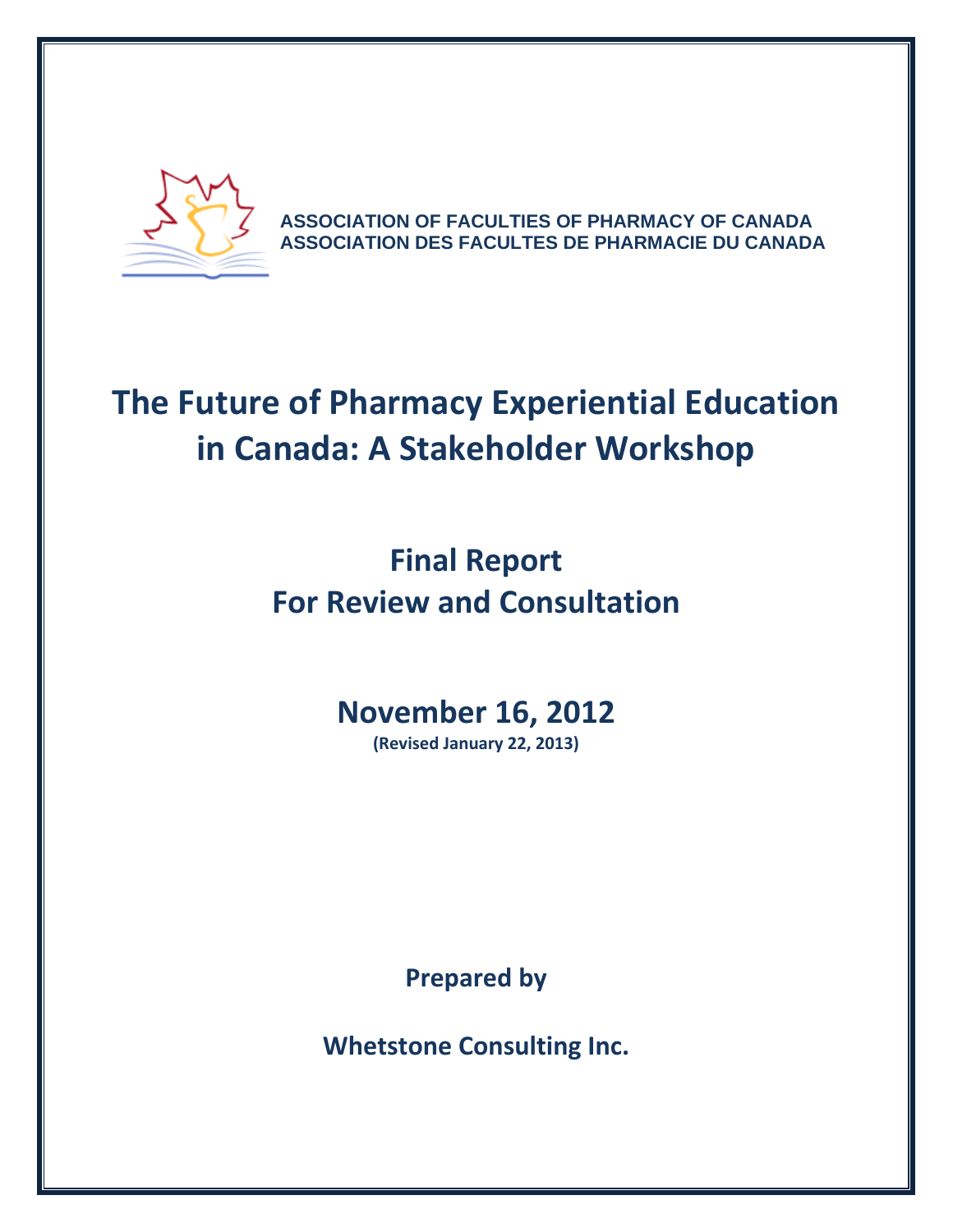# **TABLE OF CONTENTS**

| National Priority 4: Integration of Internship into the Experiential Education Program  12 |
|--------------------------------------------------------------------------------------------|
| National Priority 5: Enhance Capacity and Quality through Technology  12                   |
|                                                                                            |
|                                                                                            |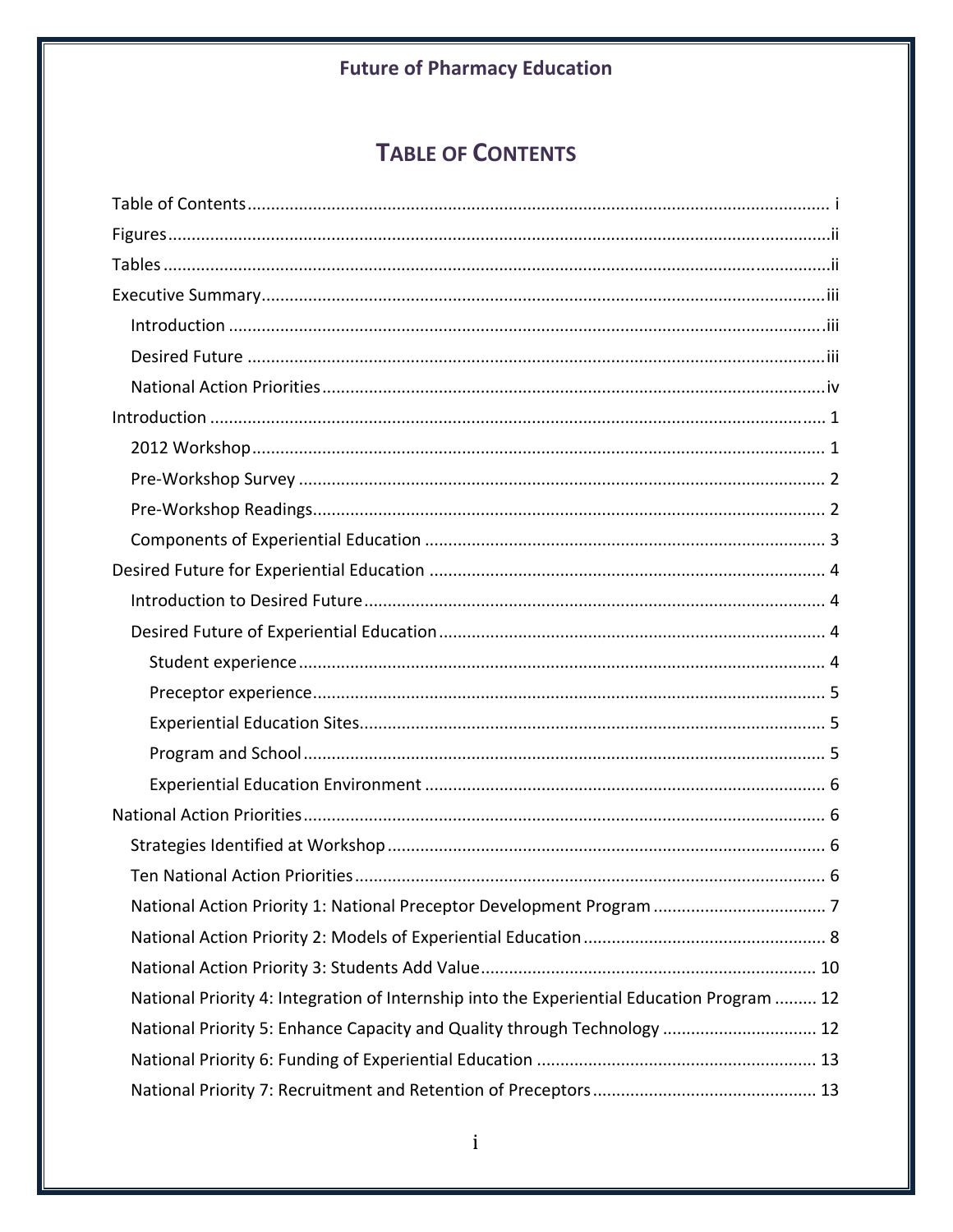# **FIGURES**

|--|

# **TABLES**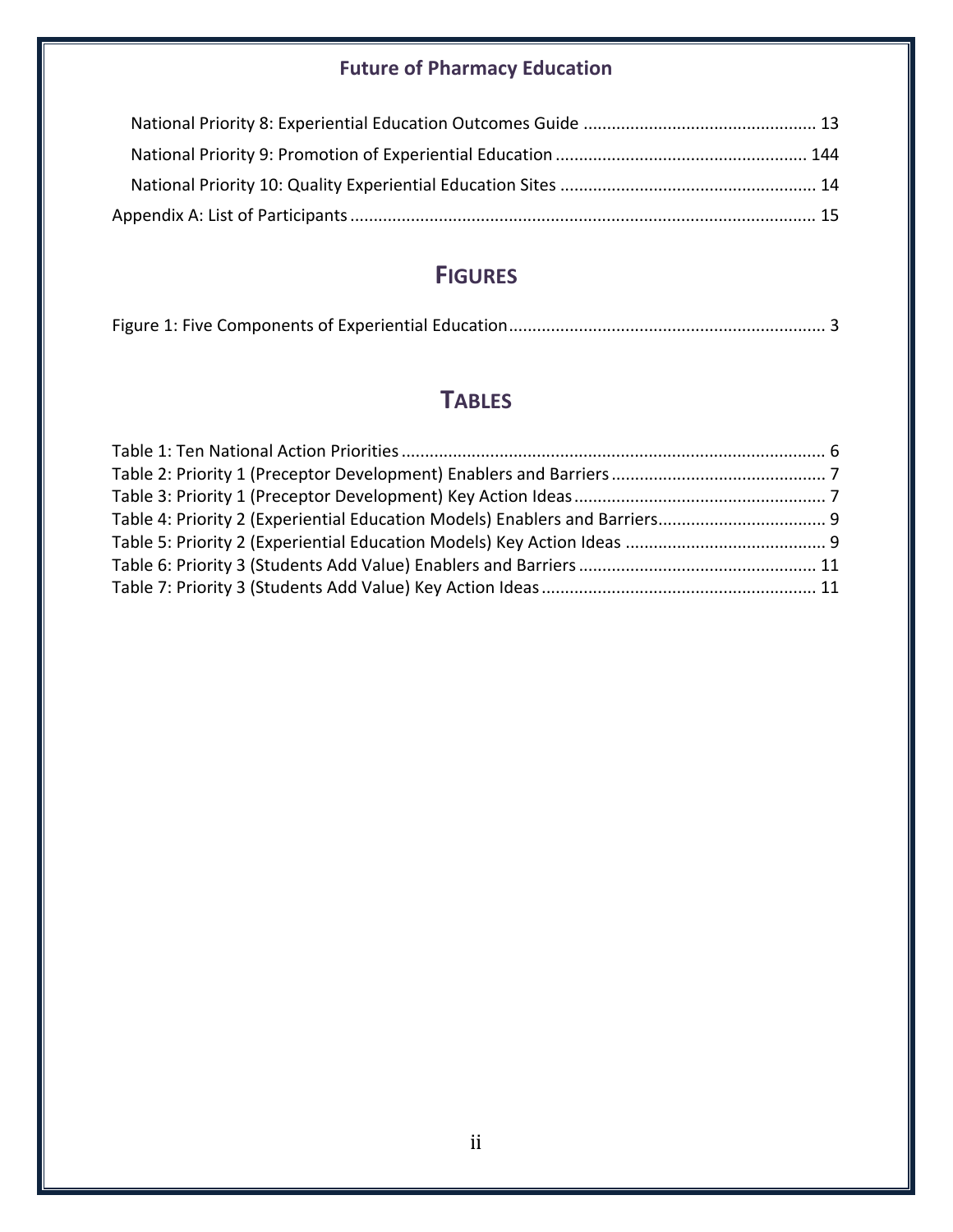# **EXECUTIVE SUMMARY**

# **Introduction**

The Future of Experiential Education workshop $1$  was undertaken by Pharmacy Experiential Programs of Canada (a subgroup of the Association of Faculties of Pharmacy of Canada) as the first step of the longer-term process of enhancing capacity and assuring quality of experiential education in pharmacy. The need to enhance the capacity of experiential education was identified by the Blueprint for Pharmacy in 2009. Subsequently, the Association of Deans of Pharmacy of Canada and the Canadian Society of Hospital Pharmacists held a Think Tank on experiential education in 2010. The 2012 workshop built on the work of the Think Tank. The purpose of the 2012 workshop was to identify national strategies that could be undertaken to support experiential education programs in all practice settings.

The multi‐stakeholder workshop was held on October 17, 2012 in Winnipeg, Manitoba. It was attended by twenty‐one representatives of eight pharmacy stakeholder groups/associations and eight schools of pharmacy. The two main outcomes of the workshop were (1) to achieve agreement on statements describing the desired future of experiential education and (2) the identification of national action priorities to promote achievement of the described future of experiential education.

The results from the workshop will form the basis for consultations and discussions with stakeholders on the selection of the national action priorities that will enable the Association of Faculties of Pharmacy of Canada to best support the enhancement of experiential education in Canada over the next few years.

# **Desired Future**

The characteristics of the desired future for experiential education were identified for each of the five components: student experience, preceptor experience, experiential education sites, program/school and experiential education environment. A summary of this desired future is:

- **Student experience**: Students gain confidence in clinical decision making, provide direct patient care, collaborate with other health providers, accept responsibility, are held accountable, participate in peer learning and experience a variety of practice settings.
- **Preceptor experience**: A range of flexible preceptorship models are used, including multiple students with one preceptor and team preceptoring, and preceptors access preceptor development and support networks, feel valued and regularly receive feedback from the program.

 $1$  The workshop was funded in part by a grant from the Blueprint for Pharmacy.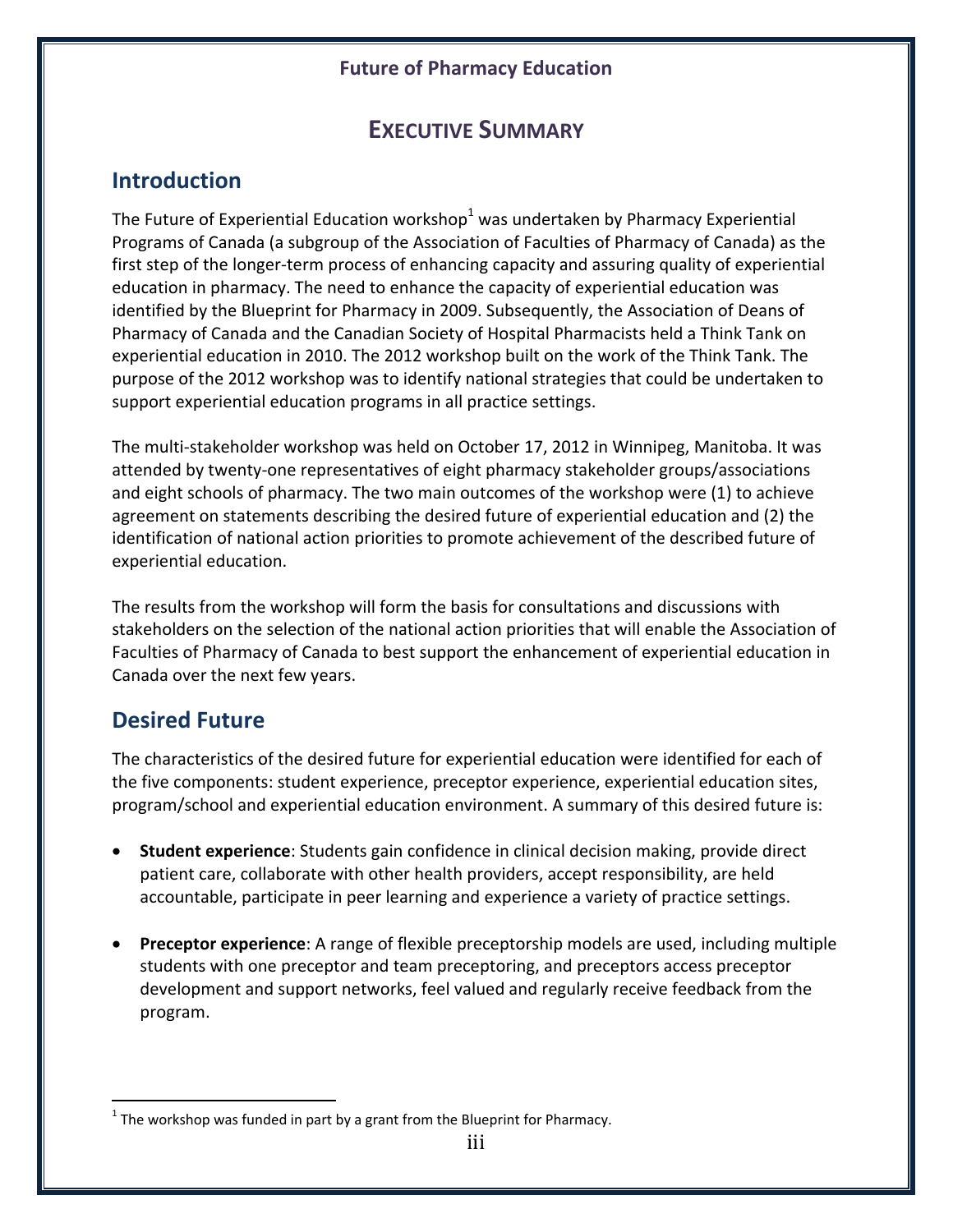- **Experiential education sites**: Experiential sites allow for a range of experiences, see value in hosting students, have patient care enhanced, view preceptorship as part of the job, provide adequate space, allow student access to systems and treat students as part of the health care team.
- **Program and school/faculty/college**: Experiential education is integrated into the curriculum, is progressive from the first to the final year, has quality assurance and respects the preceptor‐site relationship and the student‐program relationship.
- **Experiential education environment**: Standards and regulations support flexible experiential models and direct patient care while assuring safety, and there are multiple sources of stable funding for experiential education.

# **National Action Priorities**

Nineteen strategies were identified by the workshop participants. These were grouped and prioritized by the participants using a voting system. Following the workshop, the strategies were further reviewed by the planning committee resulting in some being combined to form ten national action priorities. Goal statements and strategy statements were drafted using the concepts identified during the workshop. The ten national action priorities identified at the workshop, in priority order, are listed below. Due to time constraints, action ideas were developed for only the first three national action priorities. Action ideas for the remaining priorities will be developed as part of the implementation of the strategy.

The ten priorities were:

| Priority 1. | Development of a national preceptor development program; |  |  |
|-------------|----------------------------------------------------------|--|--|
|-------------|----------------------------------------------------------|--|--|

- Priority 2. Development of models of experiential education;
- Priority 3. Identification and promotion of how students add value to host organizations;
- Priority 4. Integration of internship into the experiential education program;
- Priority 5. Enhance capacity and quality through technology;
- Priority 6. Improved funding for experiential education;
- Priority 7. Improved recruitment and retention of preceptors;
- Priority 8. Development of a guide for year-by-year learning outcomes;
- Priority 9. Promotion of experiential education and precepting; and
- Priority 10. Development of best practices for exceptional experiential education sites.

These priorities are described in greater detail below.

| <b>National Action Goal</b>                                                         | <b>National Action Strategy</b>                |  |  |
|-------------------------------------------------------------------------------------|------------------------------------------------|--|--|
| National Action Priority 1: Development of a National Preceptor Development Program |                                                |  |  |
| <b>National Action Goal 1: Preceptors have</b>                                      | National Action Strategy 1: Develop a national |  |  |
| enhanced knowledge and skills due to their                                          | preceptor development program that uses        |  |  |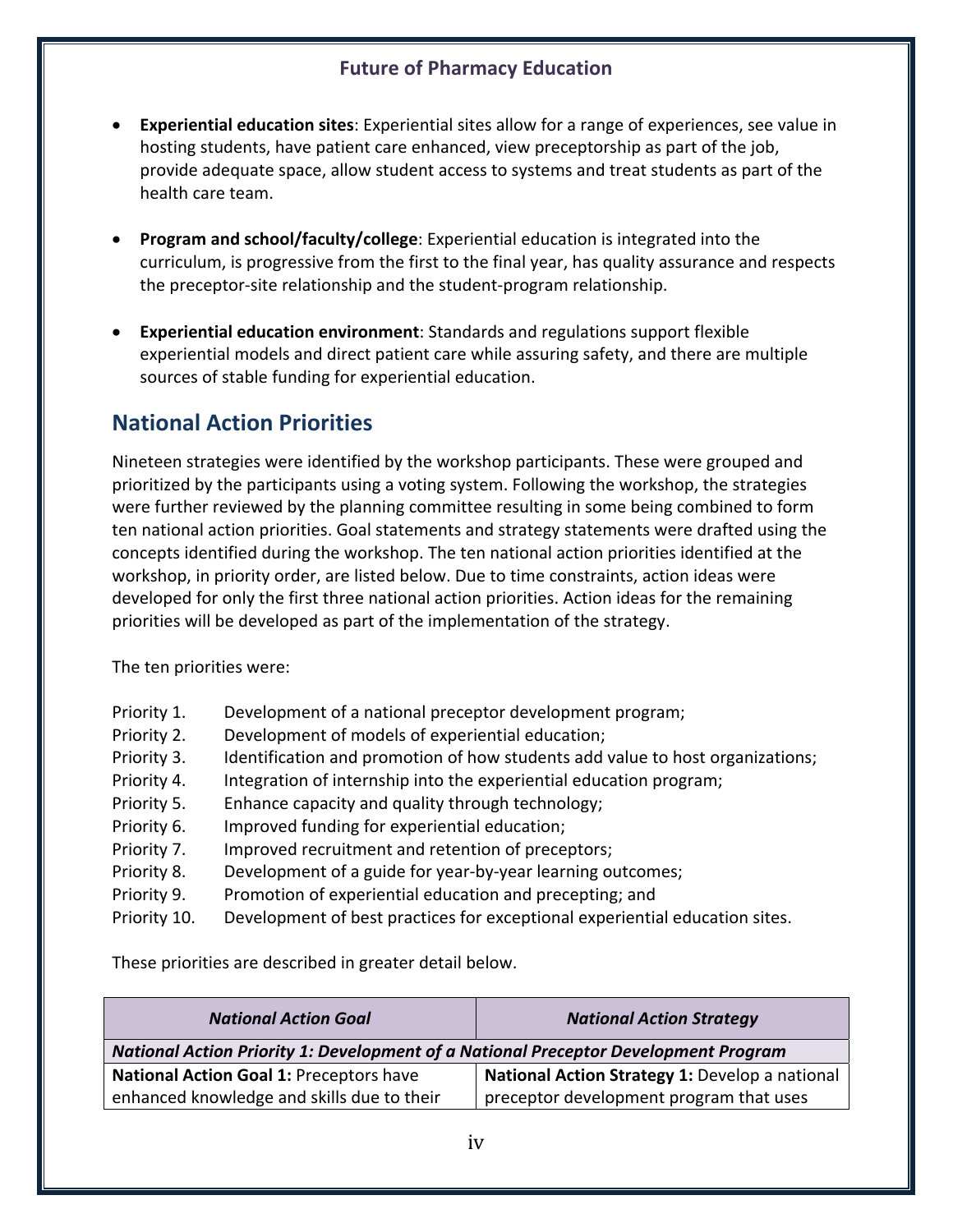| <b>National Action Goal</b>                                                                                                                                                                                                                            | <b>National Action Strategy</b>                                                                                                                                                                                                                                                                                                                                                                                                      |
|--------------------------------------------------------------------------------------------------------------------------------------------------------------------------------------------------------------------------------------------------------|--------------------------------------------------------------------------------------------------------------------------------------------------------------------------------------------------------------------------------------------------------------------------------------------------------------------------------------------------------------------------------------------------------------------------------------|
| access to and use of online, classroom and<br>blended learning modules and workshops in<br>preceptorship and mentorship, experiential<br>learning supervision and assessment, and<br>pharmacy program content.                                         | face-to-face and distance technologies to<br>meet the common training needs of all<br>preceptors and the unique training needs<br>associated with individual programs/schools<br>of pharmacy.                                                                                                                                                                                                                                        |
| <b>National Action Priority 2: Development of Models of Experiential Education</b>                                                                                                                                                                     |                                                                                                                                                                                                                                                                                                                                                                                                                                      |
| National Action Priority Goal 2: Schools of<br>pharmacy are able to optimize their pharmacy<br>students' experiential education experiences<br>through the appropriate use of various models<br>of experiential education.                             | National Action Strategy 2: Develop an<br>experiential education guidance document for<br>schools of pharmacy that identifies current<br>and potential models for experiential<br>education used in health education, assesses<br>the benefits and limitations of each model and<br>identifies the requirements and appropriate<br>applications of each model for different<br>students, sites, preceptors and learning<br>outcomes. |
| National Action Priority 3: Identification and promotion of how students add value to host                                                                                                                                                             |                                                                                                                                                                                                                                                                                                                                                                                                                                      |
| organizations<br>National Action Goal 3: The workplace culture                                                                                                                                                                                         | National Action Strategy 3.1: Conduct                                                                                                                                                                                                                                                                                                                                                                                                |
| of each experiential education site views and<br>treats the student pharmacists at their site as<br>members of their overall patient care service<br>delivery team.                                                                                    | research to identify and document the<br>contributions of student pharmacists to the<br>enhancement of service delivery and patient<br>care in organizations that host students for<br>experiential education.                                                                                                                                                                                                                       |
|                                                                                                                                                                                                                                                        | National Action Strategy 3.2: Develop a<br>promotion plan to increase the awareness and<br>understanding of the contributions of student<br>pharmacists to patient care and the<br>acceptance of students as part of the health<br>care team.                                                                                                                                                                                        |
| National Priority 4: Integration of Internship into the Experiential Education Program                                                                                                                                                                 |                                                                                                                                                                                                                                                                                                                                                                                                                                      |
| National Action Goal 4: Practice experience<br>required of new graduates by regulatory<br>authorities is streamlined by consolidating all<br>pre-licensure practice requirements into the<br>responsibility of the undergraduate pharmacy<br>programs. | National Action Strategy 4: Schools, sites and<br>provincial regulatory authorities collaborate to<br>develop an experiential education program for<br>pharmacy students that integrates the pre-<br>licensure internship requirement and the<br>experiential education component of the<br>degree program.                                                                                                                          |
| <b>National Priority 5: Enhance Capacity and Quality through Technology</b>                                                                                                                                                                            |                                                                                                                                                                                                                                                                                                                                                                                                                                      |
| National Action Goal 5: Pharmacy experiential<br>education programs improve administrative<br>efficiency, improve site utilization, enhance                                                                                                            | National Action Strategy 5: Identify, assess<br>and share information on the application of<br>technologies that support site selection,                                                                                                                                                                                                                                                                                             |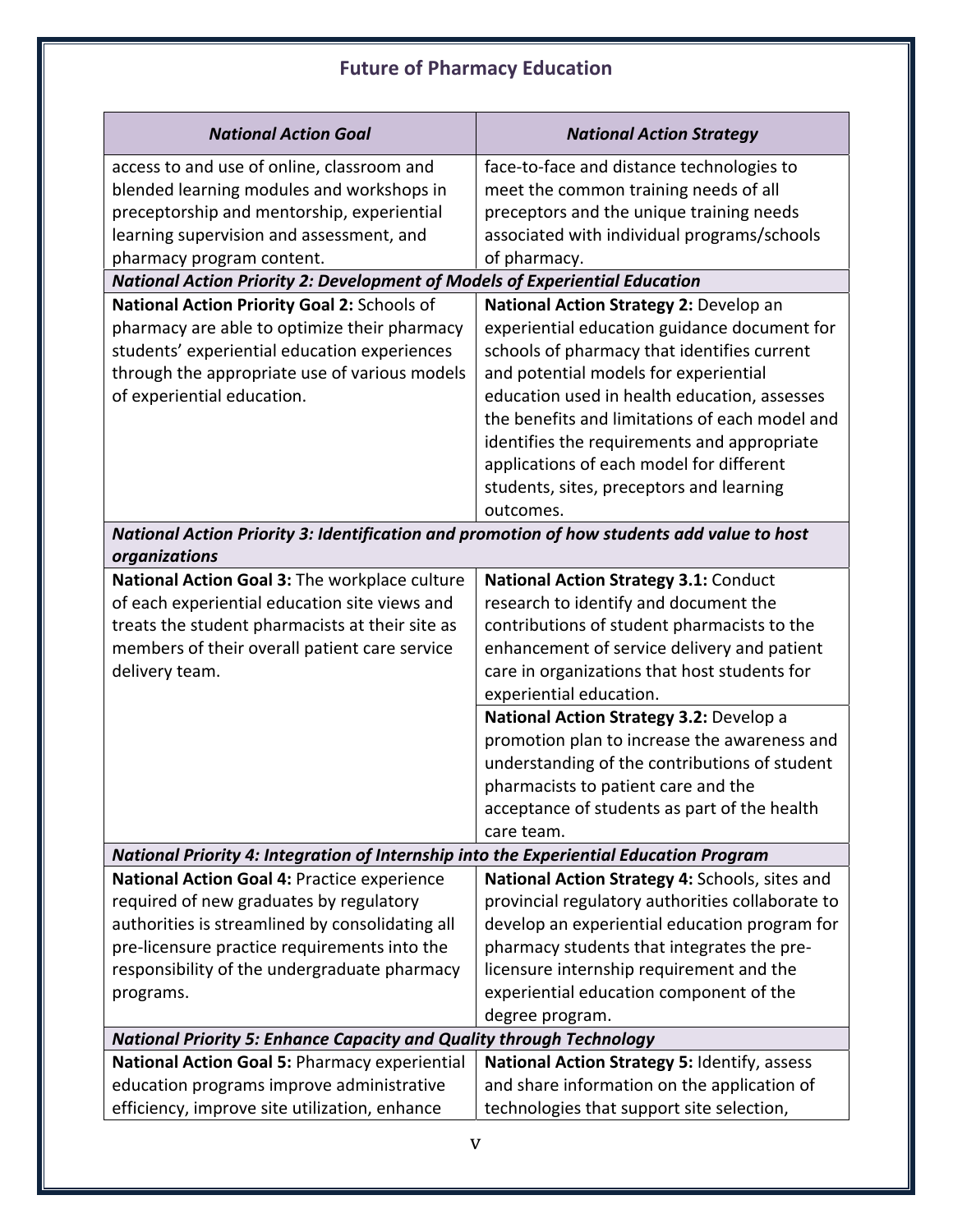| <b>National Action Goal</b>                                                                | <b>National Action Strategy</b>                  |  |  |
|--------------------------------------------------------------------------------------------|--------------------------------------------------|--|--|
| participant (preceptors, students, faculty, etc.)                                          | student scheduling, preceptor-student and        |  |  |
| access to information, improve sharing                                                     | school-preceptor communications, and             |  |  |
| information and communications among                                                       | student records and assessment.                  |  |  |
| participants, and facilitate report generation                                             |                                                  |  |  |
| and submission through the adoption of                                                     |                                                  |  |  |
| appropriate technologies.                                                                  |                                                  |  |  |
| <b>National Priority 6: Improved Funding for Experiential Education</b>                    |                                                  |  |  |
| National Action Goal 6: Program and student                                                | National Action Strategy 6: Develop a funding    |  |  |
| funding provides stability for programs and                                                | strategy for experiential education by           |  |  |
| allows students to experience a variety of                                                 | determining the funding requirements for fully   |  |  |
| experiential education approaches in a range                                               | implemented experiential education,              |  |  |
| of service and geographic settings.                                                        | identifying alternative sources of funding and   |  |  |
|                                                                                            | developing an advocacy strategy to secure the    |  |  |
|                                                                                            | requisite funding for programs and students.     |  |  |
| <b>National Priority 7: Improved Recruitment and Retention of Preceptors</b>               |                                                  |  |  |
| National Action Goal 7: Pharmacy schools are                                               | National Action Strategy 7: Develop a model      |  |  |
| able to match students with quality preceptors                                             | for preceptor recruitment and retention          |  |  |
| to meet their core, advanced and specialty                                                 | strategy that is based on best practices in      |  |  |
| learning needs due to the ready attraction and                                             | preceptorship programs and human resource        |  |  |
| high retention of the best pharmacists to the                                              | management in health.                            |  |  |
| experiential education team.                                                               |                                                  |  |  |
| National Priority 8: Development of a guide for year-by-year learning outcomes             |                                                  |  |  |
| National Action Goal 8: All bachelor programs                                              | National Action Strategy 8: Develop a            |  |  |
| and all entry-to-practice PharmD programs, a                                               | guidance document which identifies the           |  |  |
| standardized set of core experiential                                                      | educational outcomes (knowledge, skills and      |  |  |
| education outcomes that are to be achieved                                                 | abilities) that are ideally achieved during each |  |  |
| during each year of the program.                                                           | year of pharmacy education.                      |  |  |
| <b>National Priority 9: Promotion of Pharmacy Experiential Education</b>                   |                                                  |  |  |
| National Action Goal 9: Pharmacists and                                                    | National Action Strategy 9: Develop and          |  |  |
| health care stakeholders have a high level of                                              | implement a promotion plan for experiential      |  |  |
| awareness and knowledge of, and                                                            | education.                                       |  |  |
| engagement in, pharmacy experiential                                                       |                                                  |  |  |
| education.                                                                                 |                                                  |  |  |
| National Priority 10: Development of best practices for exceptional experiential education |                                                  |  |  |
| sites                                                                                      |                                                  |  |  |
| National Action Goal 10: Schools of pharmacy                                               | National Action Strategy 10: Conduct a best-     |  |  |
| collaborate with an increased number of                                                    | practice study to determine (1) the different    |  |  |
| quality experiential education sites to provide                                            | types of sites needed to provide a rich          |  |  |
| student rotations in an increased number of                                                | experiential education for students, and (2)     |  |  |
| sectors and locations.                                                                     | the criteria of excellence for each different    |  |  |
|                                                                                            | type of site.                                    |  |  |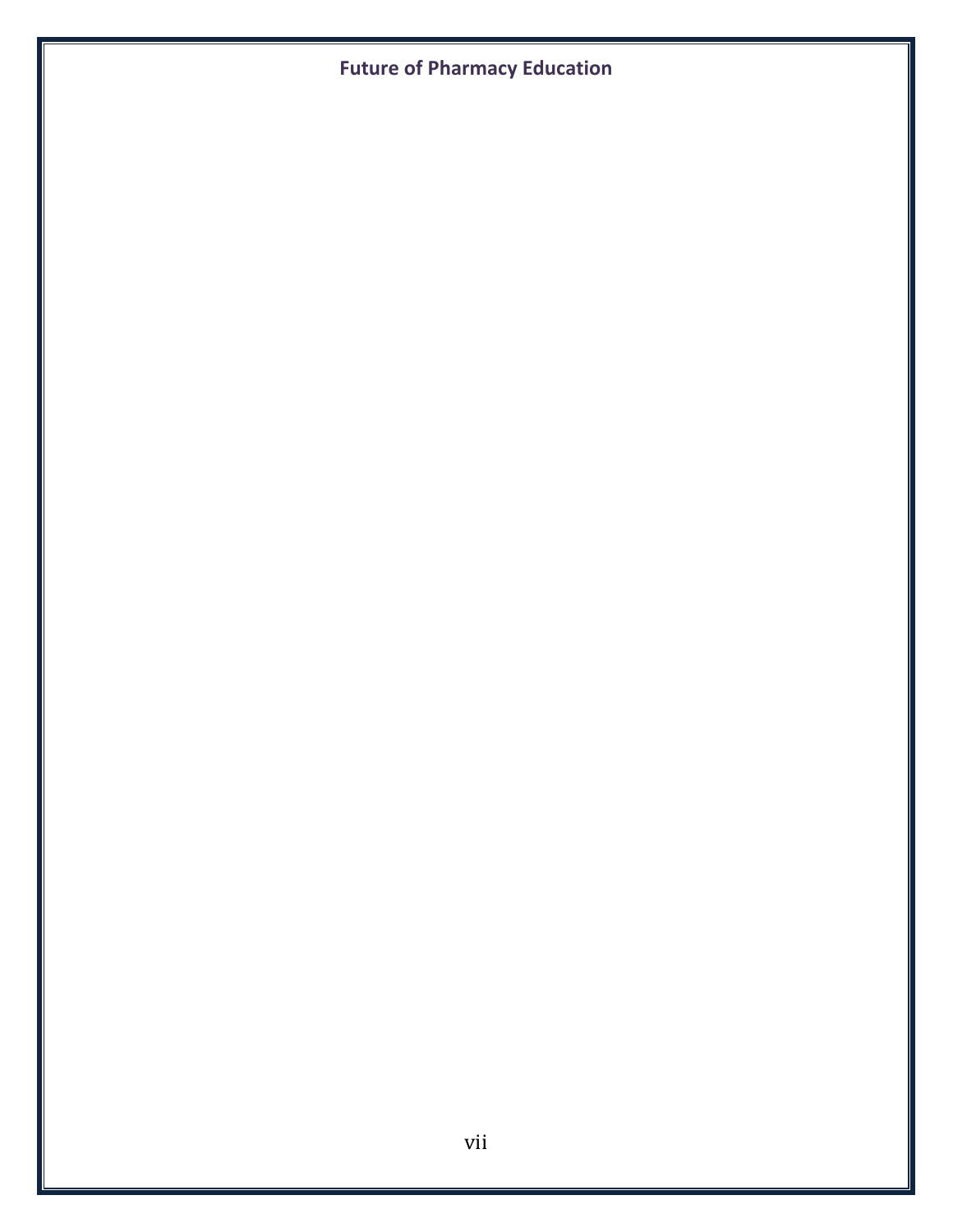#### **INTRODUCTION**

The purpose of this report is to present the results of the workshop on the Future of Experiential Education held on October 17, 2012 in Winnipeg, Manitoba. A number of potential national action priorities were identified. These will form the basis for consultation with stakeholders on the identification of national priority actions for the Association of Faculties of Pharmacy of Canada (AFPC) and the Pharmacy Experiential Program of Canada (PEP‐C).

The development and delivery of the workshop was overseen by the Workshop Steering Committee composed of Ann Thompson (Chair, PEP‐C), Angela Kim‐Sing (Chair Elect, PEP‐C), Andrea Cameron (Past Chair, PEP‐C) and Harold Lopatka (Executive Director, AFPC). The Steering Committee will lead the discussion and consultations for the finalization of the development of the national action priorities.

The organizers thank the Blueprint for Pharmacy for its financial support. The workshop was made possible through a grant from the Blueprint for Pharmacy.

#### **2012 Workshop**

Experiential education discussion has become of greater interest to multiple stakeholders. The Blueprint for Pharmacy<sup>2</sup> identified the need to "Increase the accessibility, quality, quantity and variety of experiential learning opportunities to prepare pharmacy professionals, including students, to practise in expanded and innovative roles." The Association of Deans of Pharmacy (ADPC) and the Canadian Society for Hospital Pharmacists (CSHP) held a workshop (Think Tank) on experiential education in 2010.

The Pharmacy Experiential Education project, as perceived by the Blueprint for Pharmacy, is a multi-year project to identify national priorities for pharmacy experiential education<sup>3</sup> from a multi‐stakeholder perspective. It includes the development and implementation of collaborative strategies to develop concepts, systems and tools that will enhance the capacity for experiential learning and add value to faculties, preceptors, students and practice sites.

The October 2012 workshop builds on the work of the ADPC and CSHP sponsored Think Tank in February 2010. The goal of the workshop was to define and prioritize national strategies to achieve the desired future for pharmacy experiential education and develop action

 $2$  Canadian Pharmacists Association. 2009. Implementation Plan: Blueprint for Pharmacy. www.blueprintforpharmacy.ca.

 $3$  'Experiential Education' is used in this document to refer to structured practice education experiences that are included in pharmacy faculties/schools as part of the curriculum. The experiences may occur in a variety of practice settings, and at various points throughout the curriculum. Faculties are guided by the Canadian Council for Accreditation of Pharmacy Programs: *Accreditation Standards and Guidelines for the First Professional Degree in Pharmacy Programs***.**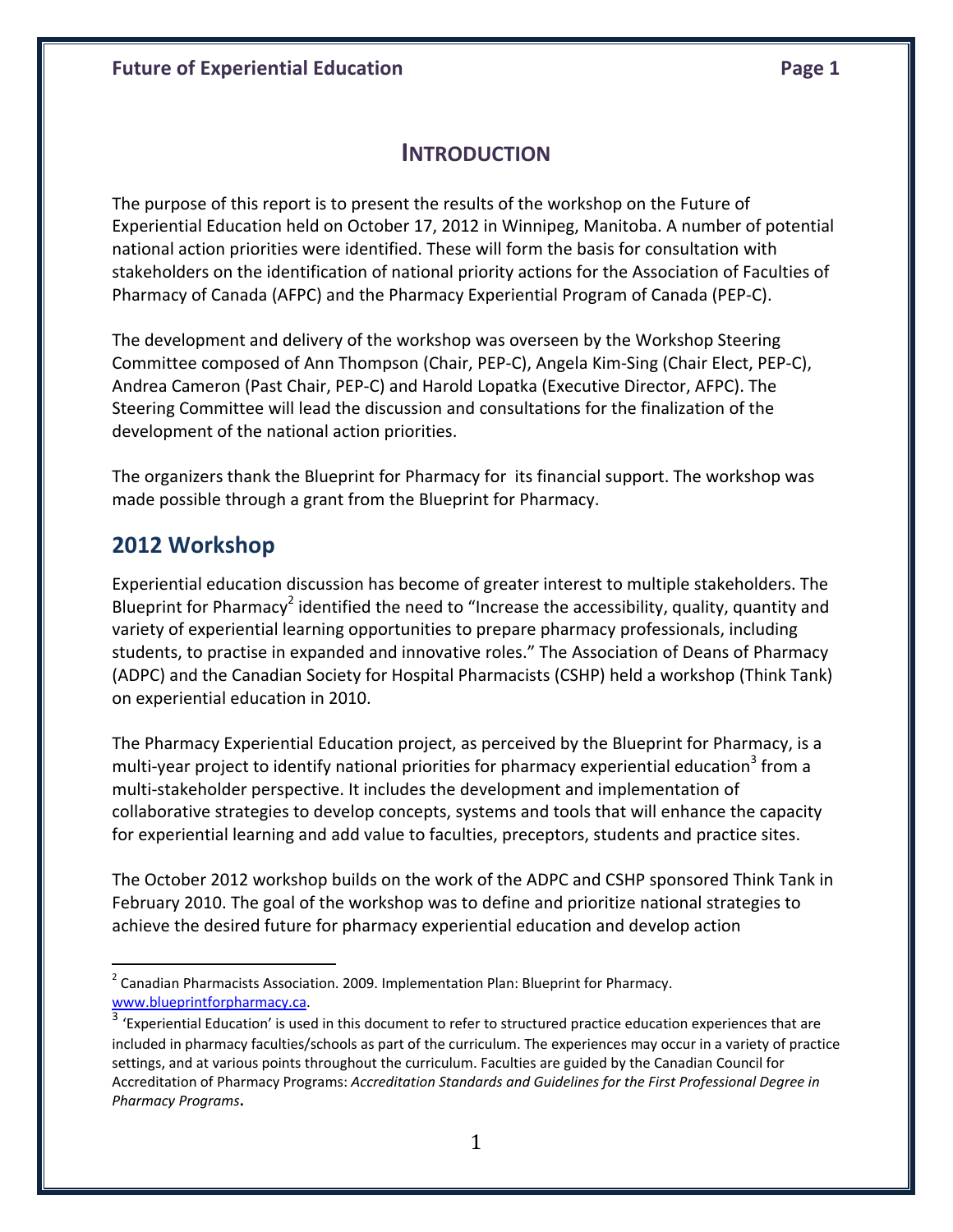commitments to move forward on the priority strategies. The critical question was: what can be achieved nationally to make improvements in experiential education?

The two main outputs for the workshop were:

- To achieve a common understanding about stakeholder perspectives and issues related to experiential education; and
- To develop an achievable national long‐term plan to improve capacity and quality of experiential education in Canada.

The overall project consisted of a one‐day workshop held on October 17, 2012, a pre‐workshop survey and pre‐workshop readings. Invitations to the workshop were sent to twenty one faculties and/or organizations. Twenty‐one representatives from eighteen pharmacy stakeholder organizations participated in the workshop – schools/faculties of pharmacy, national and provincial pharmacy associations, health/hospital authorities, pharmacy practitioners and pharmacy students. Please see participant list in Appendix A.

### **Pre‐Workshop Survey**

Prior to the workshop a pre‐workshop survey was conducted of participants. Eighteen participants completed the survey. This asked them about the outcomes of the workshop, the components of a desired future for experiential education in Canada, enablers and inhibitors of this desired future and innovations and strategies to achieve the desired future. The results of the survey were used in the workshop.

# **Pre‐Workshop Readings**

Participants were also provided with a set of readings to provide background on experiential education in Canada as context for the workshop. The requested readings were:

- AFPC. 2010. *Think Tank: Student Pharmacist Experiential Education, Final Proceedings*, February, 2010
- AFPC/PEP‐C. 2010. *Follow‐up Meeting to Think Tank*, May 2010
- PEP‐C. 2012. *Canadian University Experiential Programs Summary Table* (prepared by PEP‐Canada)
- Canadian Council for Accreditation of Pharmacy Programs (CCAPP). 2012. *Accreditation Standards (updated)*.

The optional readings were: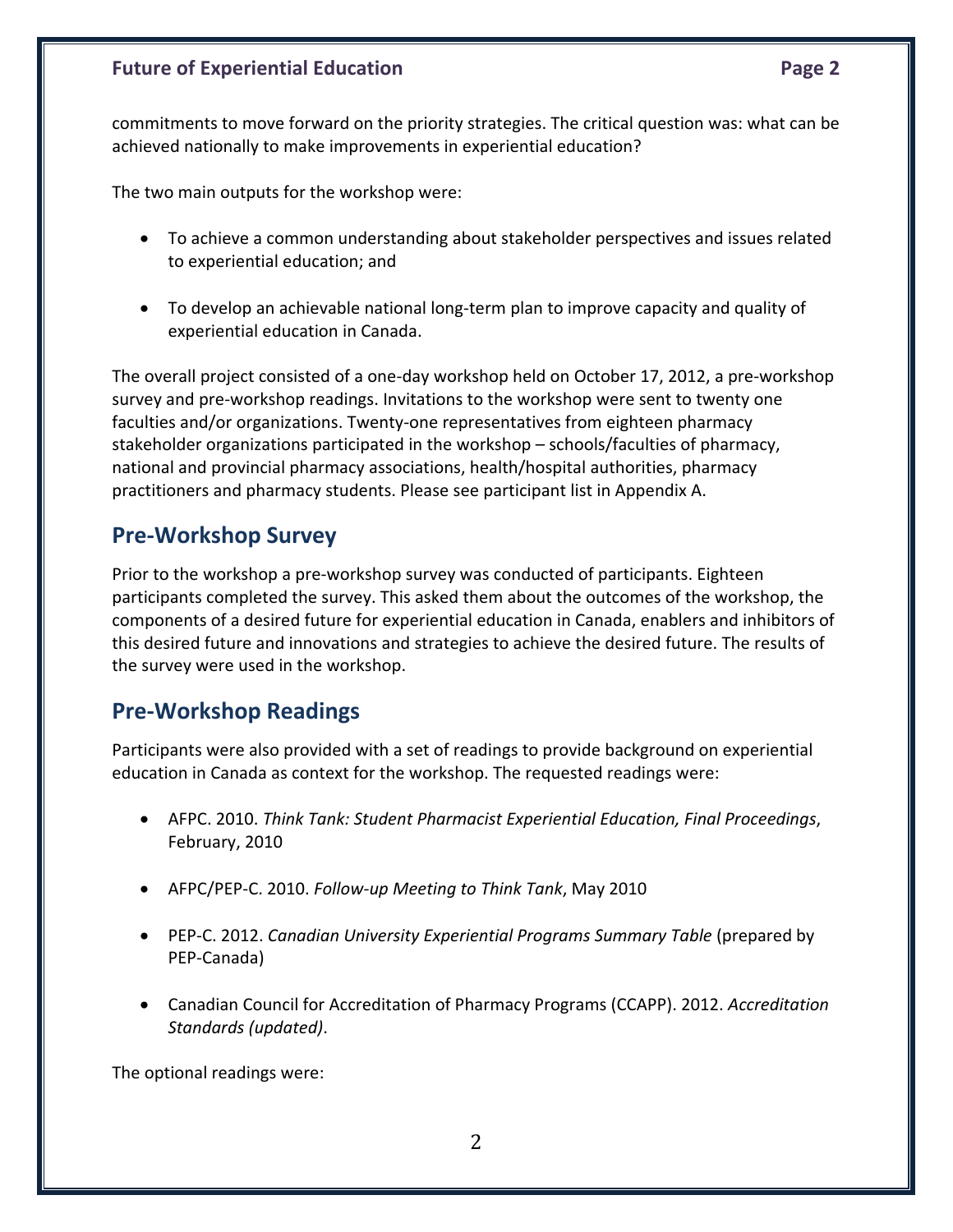- AFPC. 2010. Educational Outcomes for First Professional Degree Programs in Pharmacy in Canada.
- Hospital Pharmacy in Canada Editorial Board. 2010. Hospital Pharmacy in Canada Report 2009/2010 Report. *www.lillyhospitalsurvey.ca.*
- Hall K, Musing E, Miller DA, et al. Experiential training for pharmacy students: time for a new approach. *Canadian Journal of Hospital Pharmacy,* 2012, 65(4):285‐93.

# **Components of Experiential Education**

A five‐component model of experiential education was used to organize the discussion of experiential education: student experience, preceptor experience, experiential education sites, programs and schools of pharmacy and experiential education environment. These five components do not exist in isolation. Rather they interact with each other. This interaction may enhance or inhibit the optimization of one or more components.



**Figure 1: Five Components of Experiential Education**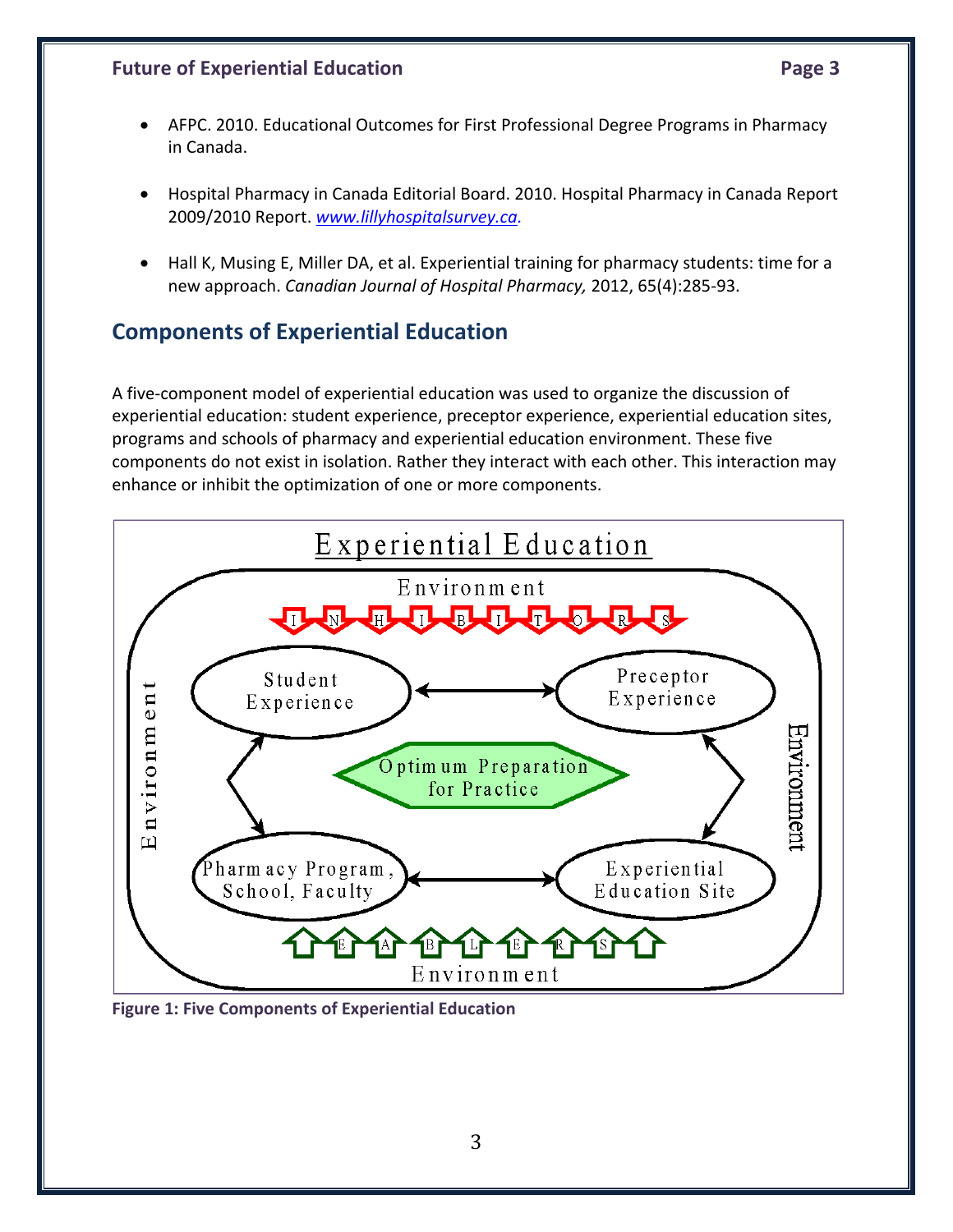# **DESIRED FUTURE FOR EXPERIENTIAL EDUCATION**

#### **Introduction to Desired Future**

The 2010 Think Tank Meeting hosted by the Canadian Society of Hospital Pharmacists and Association of Deans of Pharmacy of Canada identified a number of characteristics of a quality pharmacy experiential program that should be included in the desired future for pharmacy entry-to-practice experiential education. A list of characteristics, built upon the 2010 ones, was presented to respondents for their review. The characteristics were grouped into the five categories: student experience, preceptor experience, experiential education sites, pharmacy program and faculty/school/college and experiential education environment.

In the pre‐workshop survey, the respondents were asked to indicate the importance of including the characteristic in the description of the desired future for pharmacy experiential education. If they felt there were gaps or items missing in the list of concepts, they were asked to add them. In the workshop, the participants voted on the final set of descriptors of the desired future for experiential education. To be included, a characteristic had to be endorsed by a majority of participants. Most characteristics were unanimously endorsed by the participants.

While participants recognized that the student experience needs to be consistent with the provincial regulations and legislation, it was also felt that the current regulations may need to be reviewed to ensure that they enable some models of experiential education and the full range of desired student experiences. It was felt that schools of pharmacy and experiential education sites need to work with the provincial regulatory authorities to ensure that the regulatory environment enabled optimal experiential education while maintaining patient safety.

# **Desired Future of Experiential Education**

The desired future for experiential education in Canada includes:

#### *Student experience:*

- 1. Students gain confidence to engage in clinical decision‐making.
- 2. Students are expected to provide health services, including direct patient care.
- 3. Students collaborate with health care providers.
- 4. Students accept responsibility and are held accountable for the patient care they provide.
- 5. Students document their workload and patient care contributions at the practice site.
- 6. Students participate in student‐to‐student peer assisted learning and mentoring.
- 7. Students obtain experiences in a variety of practice settings.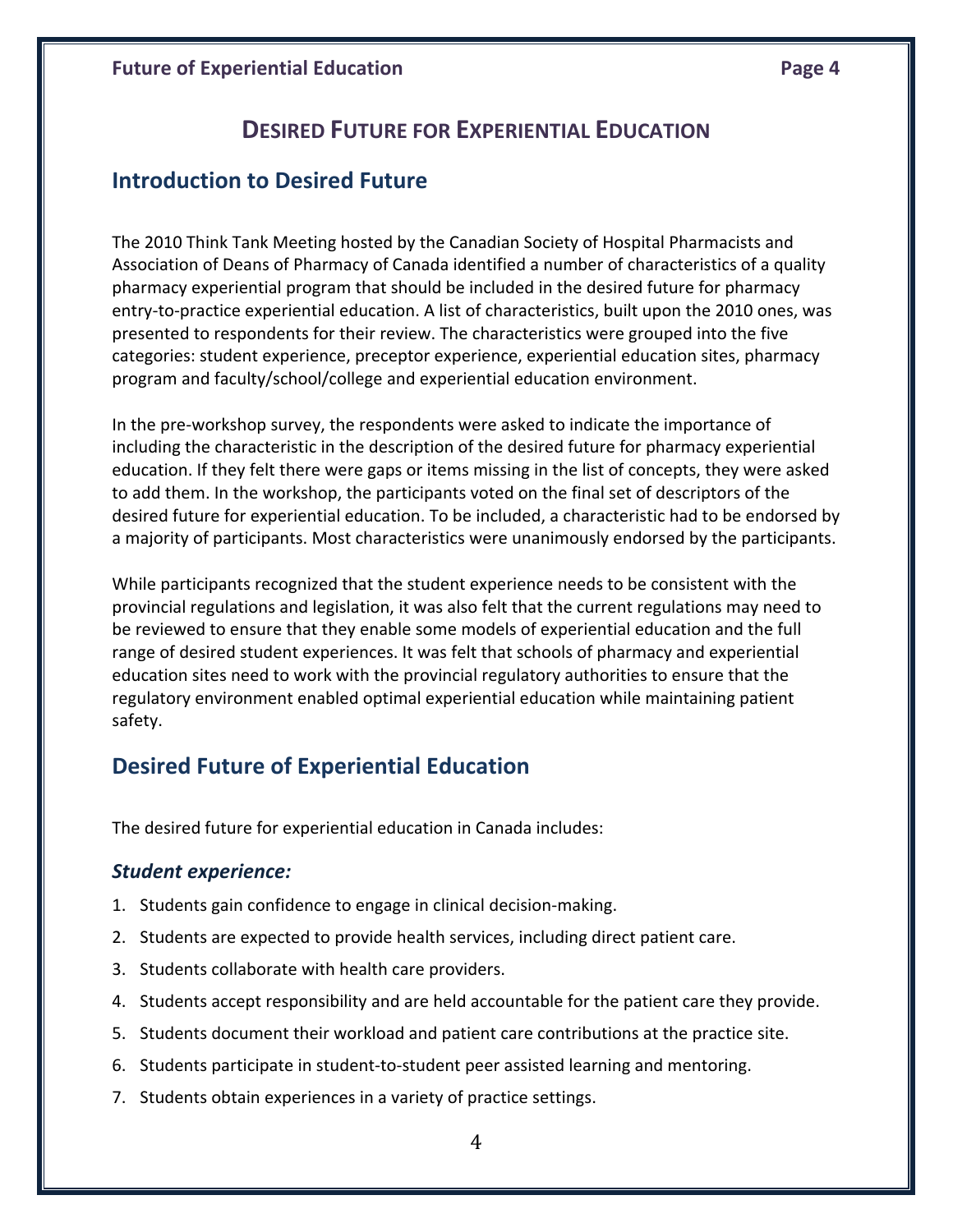- 8. Preceptorship supervisory models include options for more than one student to be assigned to a preceptor during a rotation.
- 9. The models of experiential education are flexible and adaptable to different types of sites.
- 10. Preceptors can access training in a timely manner through multiple delivery options (e.g., on‐line, workshops).
- 11. Preceptors feel valued through meaningful reward, recognition and incentive options.
- 12. A team preceptorship option (i.e., a student, or group of students, assigned to two more preceptors during a rotation) is available.
- 13. Preceptors have access to and use preceptor support networks.
- 14. Preceptors regularly receive constructive feedback on their work as a preceptor in a timely and respectful manner.

#### *Experiential Education Sites*

- 15. There is a diverse mix of sites (e.g., hospital, long‐term care, community, ambulatory) participating in experiential education.
- 16. Site pharmacy managers, owners and personnel see value in hosting students.
- 17. Quality of care is enhanced at experiential education sites.
- 18. Position descriptions include the expectation of and recognition for being a preceptor, and work schedules consider the teaching role.
- 19. Sites provide adequate space, equipment and access to operating systems to facilitate experiential education.
- 20. A number of preceptorship models (such as multiple rotations at same site, multiple students, preceptor teams) are available in order to have the best fit between the model and the site.

#### *Program and School*

- 21. Experiential education is integrated across all years of the curriculum.
- 22. The amount of experiential education in early and middle years allows students to function relatively independently in final year rotations.
- 23. Quality assurance program for experiential education that supports practice improvements in all components.
- 24. The core experiential learning outcomes are generally consistent among all programs.
- 25. There is a collaborative, mutually‐supportive relationship between the school and the sites that ensures the delivery of quality experiential education experiences to students.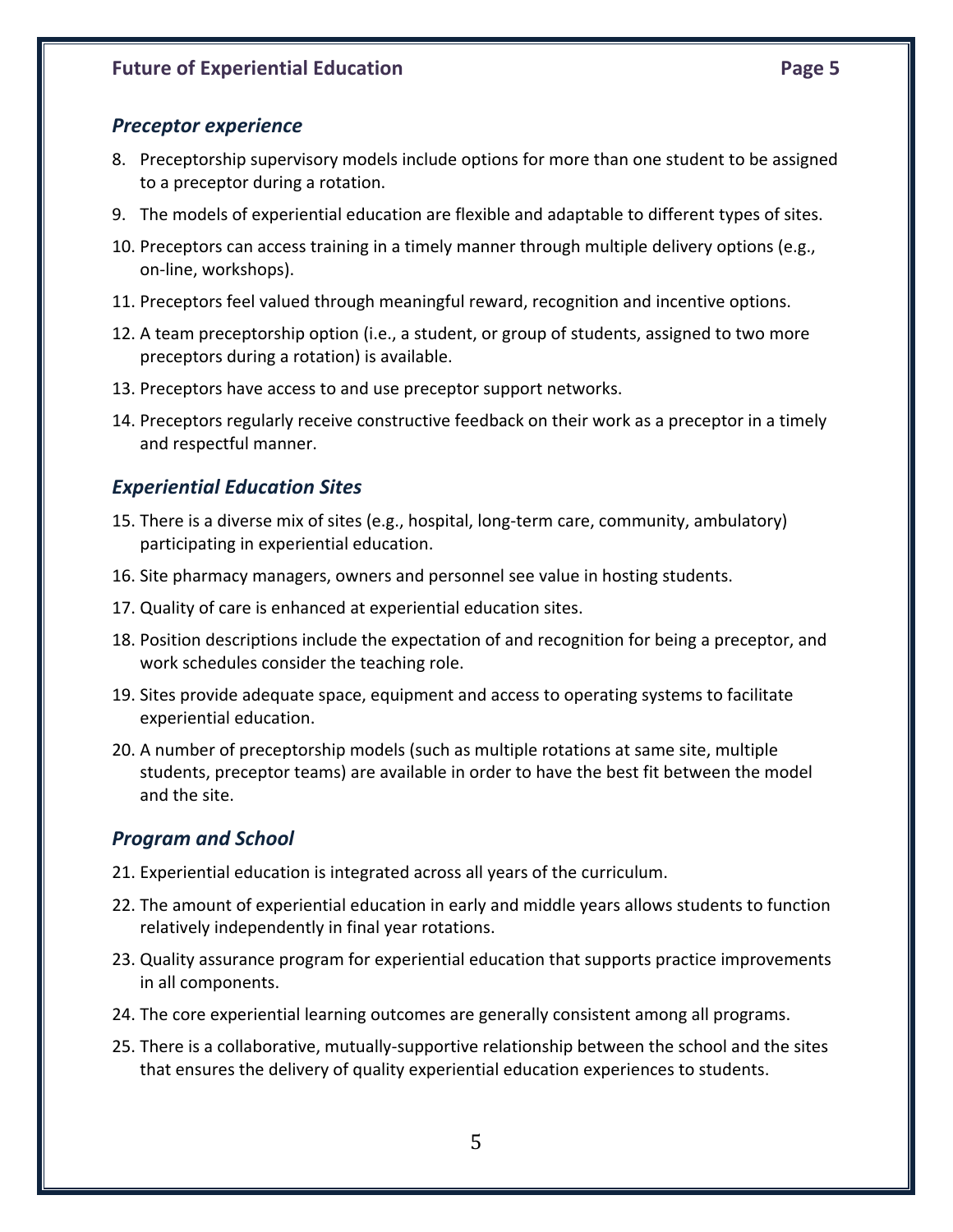26. The experiential education participants and processes respect the relationship between preceptor and the employer, and between the student and the school.

#### *Experiential Education Environment*

- 27. Program accreditation standards support flexible delivery models for experiential education.
- 28. Provincial pharmacy regulations enable patient care in experiential education while ensuring patient and student safety.
- 29. Multiple approaches and sources of funding for experiential education assure stable, sustainable and quality experiential education.

#### **NATIONAL ACTION PRIORITIES**

### **Strategies Identified at Workshop**

Nineteen (19) strategies were identified during the workshop. These strategies were then prioritized by the participants using a weighted voting system. The priority ranking of the ten national strategies presented below is based on the priority ranking of the workshop participants.

#### **Ten National Action Priorities**

The ten national action priorities are based on the nineteen strategies identified in the workshop. Some of the lower priority strategies from the workshop were combined with similar or related higher ranked strategies into a single national action priority. The result is the ten national action priorities outlined in the following table.

#### **Table 1: Ten National Action Priorities**

| <b>National Action Priority</b> |                                                                              |  |  |
|---------------------------------|------------------------------------------------------------------------------|--|--|
| 1.                              | Development of a national preceptor development program                      |  |  |
| 2.                              | Development of models of experiential education                              |  |  |
| 3.                              | Identification and promotion of how students add value to host organizations |  |  |
| 4.                              | Integration of internship into the experiential education program            |  |  |
| 5.                              | Enhance capacity and quality through technology                              |  |  |
| 6.                              | Improved funding of experiential education                                   |  |  |
| 7.                              | Improved recruitment and retention of preceptors                             |  |  |
| 8.                              | Development of a guide for year-by-year learning outcomes                    |  |  |
| 9.                              | Promotion of experiential education and precepting                           |  |  |
| 10.                             | Development of best practices for exceptional experiential education sites   |  |  |
|                                 |                                                                              |  |  |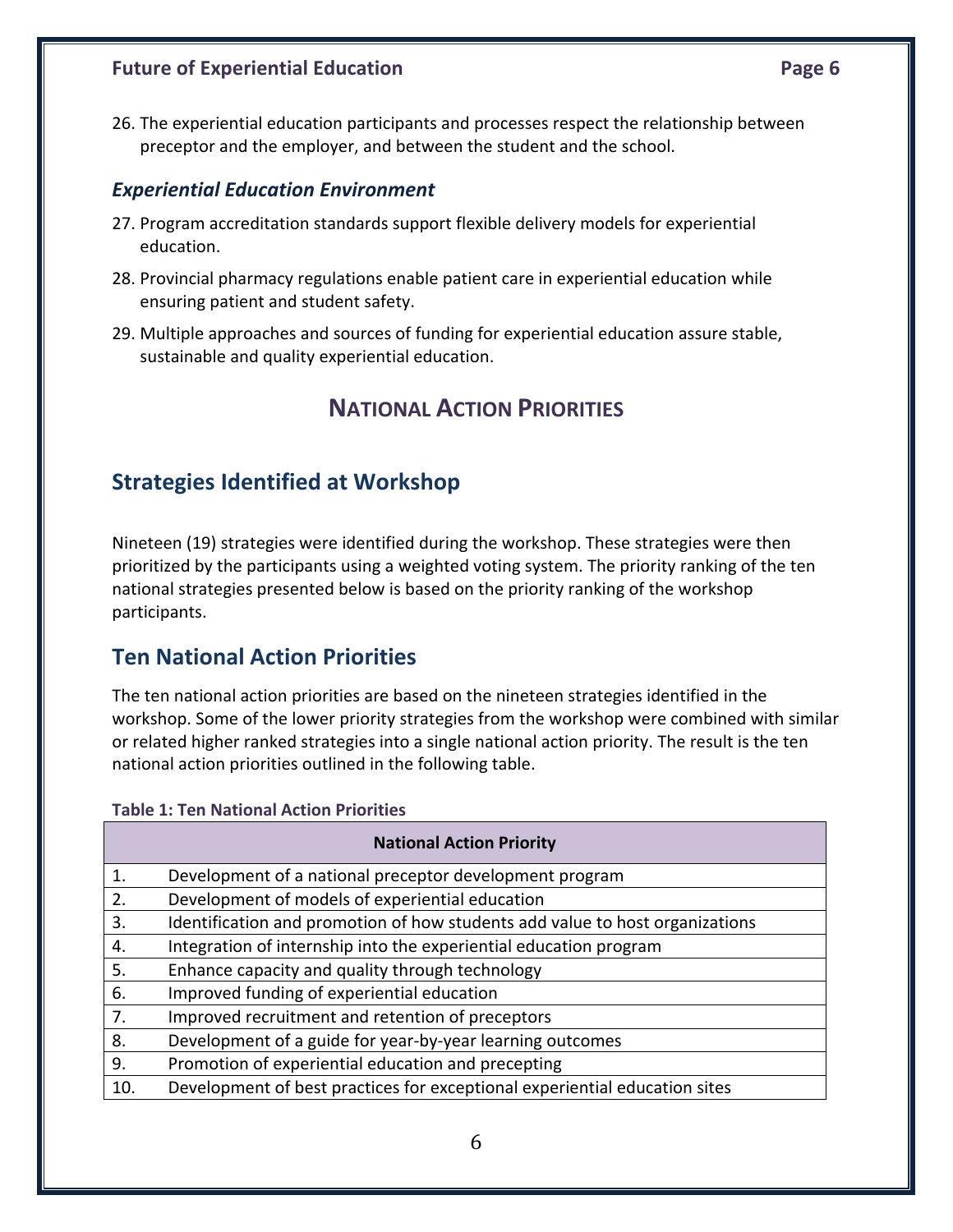Using the concepts and ideas generated in the workshop, a goal statement, strategy statement and key action statements were drafted for each of the national action priorities. Every effort was made to accurately reflect the work and discussions of the workshop participants. Since action ideas were identified for only the three top priorities at the workshop, action ideas were drafted following the workshop for the remaining national action priorities. They are often, but not always, based on information obtained in the pre‐workshop work or the discussions at the workshop.

# **National Action Priority 1: Development of a National Preceptor Development Program**

- **National Action Goal 1**: Preceptors have enhanced knowledge and skills due to their access to and use of online, classroom and blended learning modules and workshops in preceptorship and mentorship, experiential learning supervision and assessment, and pharmacy program content.
- **National Action Strategy 1**: Develop a national preceptor development program that uses face‐ to-face and distance technologies to meet the common training needs of all preceptors and the unique training needs associated with individual programs/schools of pharmacy.

**Time Frame**: Short (1 year)

#### **Table 2: Priority 1 (Preceptor Development) Enablers and Barriers**

| <b>Enablers</b>                                   | <b>Barriers/Inhibitors</b>                      |
|---------------------------------------------------|-------------------------------------------------|
| A number of preceptor training programs           | Preceptors are located across the country in    |
| currently exist, either by the current schools of | communities of different sizes and often have   |
| pharmacy or other health organizations.           | limited access to technology.                   |
| Some schools have received funds for new          | There is a lack of standardization of preceptor |
| programs and will be developing training          | requirements, pharmacy program curricula        |
| programs that could be shared with other          | and provincial regulations, which must be       |
| schools.                                          | accommodated in a national program.             |
| There is a high potential for collaborative       | Program needs to be bilingual. Programs and     |
| development of preceptor training, both           | preceptors use either English or French         |
| between the schools of pharmacy and with          | language. Some preceptors are bilingual.        |
| other health professions.                         |                                                 |

#### **Table 3: Priority 1 (Preceptor Development) Key Action Ideas**

|      | <b>Key Action Ideas</b>                                 | Who         | <b>Resources</b> |
|------|---------------------------------------------------------|-------------|------------------|
| 1.1. | Form a multi-stakeholder task-group to guide the        | AFPC (lead) | To be determined |
|      | development of the national preceptor training program. |             |                  |
|      | [Suggested membership: PEP-C, CSHP, CPhA, CACDS, CAPSI, |             |                  |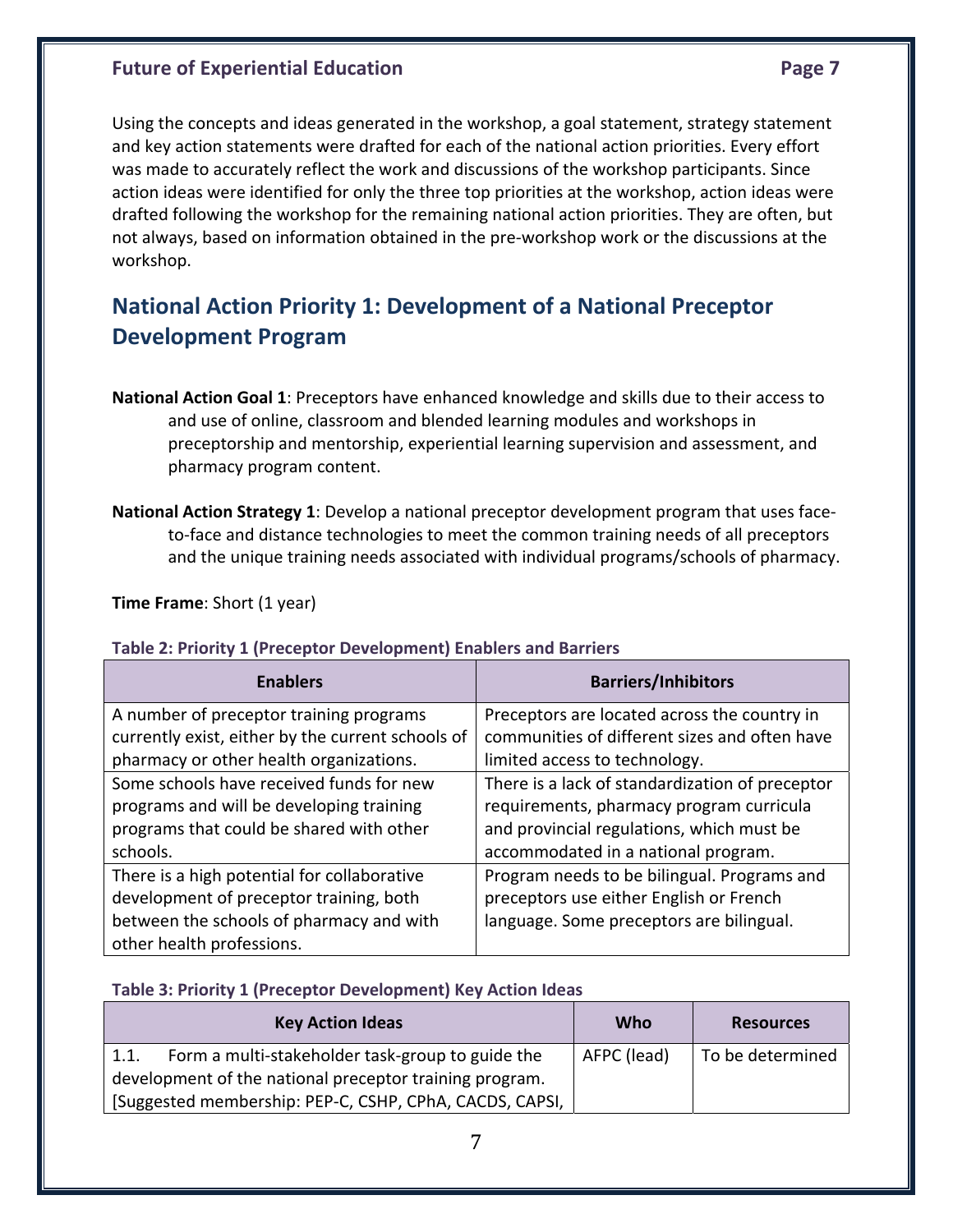| <b>Key Action Ideas</b>                                     | Who          | <b>Resources</b> |
|-------------------------------------------------------------|--------------|------------------|
| NAPRA, CCCEP]                                               |              |                  |
| Develop a preliminary descriptive list of<br>1.2.           | Task group   | To be determined |
| topics/modules (competencies) for the national preceptor    |              |                  |
| development program for preceptorship, student              |              |                  |
| supervision, peer learning, team precepting, common         |              |                  |
| program content/learning outcomes, etc.                     |              |                  |
| Conduct a training needs assessment of preceptors,<br>1.3.  | Task group   | To be determined |
| program contacts and site supervisors.                      |              |                  |
| Develop consensus on the topics/modules<br>1.4.             | Task group   | To be determined |
| (competencies) for the national preceptor development       |              |                  |
| program.                                                    |              |                  |
| Develop descriptive list of preceptor development<br>1.5.   | <b>AFPC</b>  | Research grant   |
| programs by doing literature and program search, both       | School (TBD) | for student      |
| within pharmacy and other health professions.               |              | research project |
| 1.6.<br>Obtain endorsement of the schools of pharmacy.      | <b>AFPC</b>  | To be determined |
| Identify the delivery mode(s) for each of the<br>1.7.       | Task group   | To be determined |
| program modules (on-line, live and blended).                |              |                  |
| 1.8.<br>Identify hosting platform for on-line programs by   | <b>AFPC</b>  | To be determined |
| conducting study of options.                                |              |                  |
| Develop a collaborative delivery agreement among<br>1.9.    | <b>AFPC</b>  | To be determined |
| the schools of pharmacy for the development and delivery    |              |                  |
| of the national preceptor development program.              |              |                  |
| Begin the phased development and delivery of the<br>1.10.   | Task group   | To be determined |
| national preceptor development program.                     | Schools      |                  |
| 1.11.<br>Establish a credential for the national preceptor  | <b>AFPC</b>  | To be determined |
| development program.                                        | Schools      |                  |
| 1.12.<br>Establish a quality assurance system to ensure the | <b>AFPC</b>  | To be determined |
| ongoing quality of the preceptor training program.          |              |                  |

# **National Action Priority 2: Development of Models of Experiential Education**

- **National Action Priority Goal 2:** Schools of pharmacy are able to optimize their pharmacy students' experiential education experiences through the appropriate use of an array of approaches, and models of, experiential education.
- **National Action Strategy 2:** Develop an experiential education guidance document for schools of pharmacy that identifies current and potential models for experiential education used in health education, assesses the benefits and limitations of each model and identifies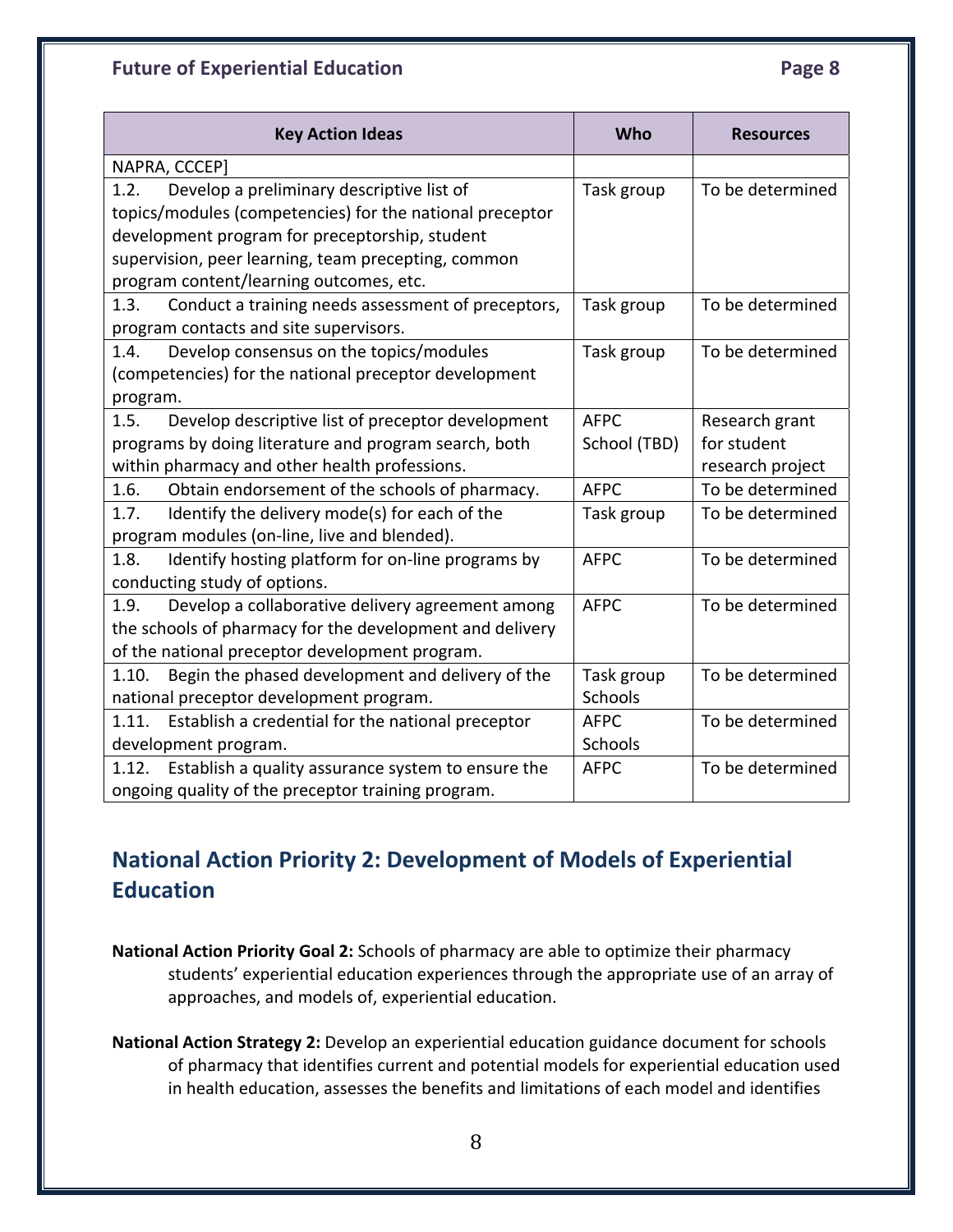Experiential models to consider include:

- Multiple students per preceptor
- Preceptor teams multiple preceptors for a student
- Student learning teams
- Peer‐learning (pyramid model with senior students, residents)
- Co‐op model
- Multiple rotations at a site
- Service learning (community engagement) model
- Interprovincial placements
- Interprofessional precepting
- Faculty on‐site instruction/guidance

#### **Time Frame**: Short (1 year)

#### **Table 4: Priority 2 (Experiential Education Models) Enablers and Barriers**

| <b>Enablers</b>                                                                                                                                                | <b>Barriers/Inhibitors</b>                                                                                                                                         |
|----------------------------------------------------------------------------------------------------------------------------------------------------------------|--------------------------------------------------------------------------------------------------------------------------------------------------------------------|
| Attitudes and resistance to change among<br>sites, preceptors and faculties.                                                                                   | Too many preceptors per rotation may result<br>in confusion by students and by preceptor of<br>their specific role.                                                |
| Social media and communications technology<br>can enable communication and collaboration<br>among students and preceptors, even when<br>not in the same place. | Limitations of current regulations in some<br>provinces for some of the proposed models.                                                                           |
|                                                                                                                                                                | Limitations of some sites to accommodate<br>multiple students (e.g., due to lack of space or<br>inadequate access to computers) or provide<br>multiple preceptors. |

#### **Table 5: Priority 2 (Experiential Education Models) Key Action Ideas**

|                    | <b>Key Action Ideas</b>                                                         | <b>Who</b>                                  | <b>Resources</b>                             |
|--------------------|---------------------------------------------------------------------------------|---------------------------------------------|----------------------------------------------|
| 2.1.<br>education. | Establish a task group on models of experiential                                | <b>AFPC</b><br>PEP-C                        | To be determined                             |
| 2.2.<br>education  | Develop descriptive list of models of experiential                              | Task group                                  | To be determined                             |
| 2.3.               | Conduct literature search – identify and critically<br>assess different models. | Task group<br>Assigned<br>lead per<br>model | Potential for<br>student research<br>project |
| 2.4.               | Identify and obtain information on current use of                               | Task group                                  | To be determined                             |

9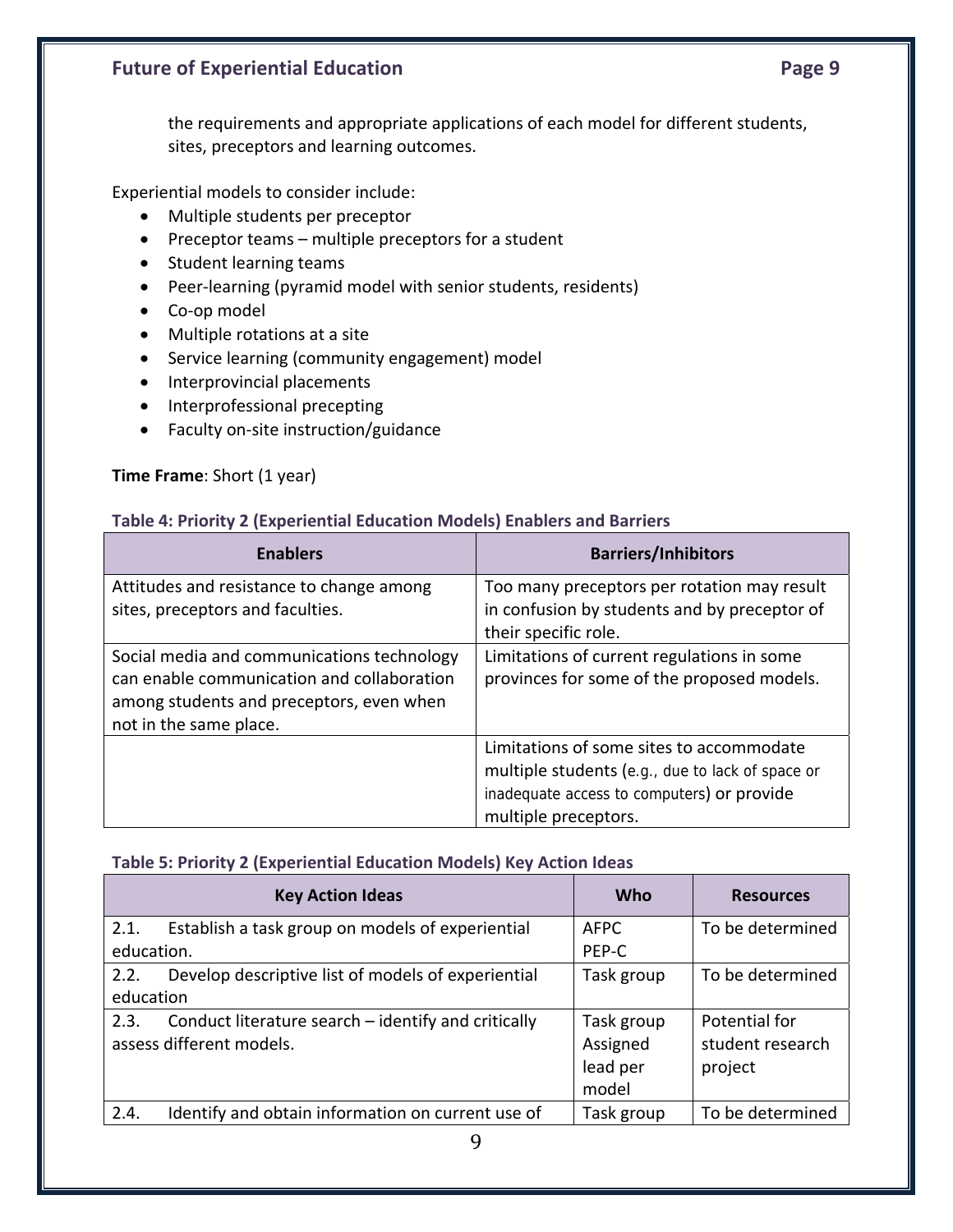| <b>Key Action Ideas</b>                                     | Who         | <b>Resources</b> |
|-------------------------------------------------------------|-------------|------------------|
| different models by schools of pharmacy, and other health   |             |                  |
| organizations. Interview key program leaders.               |             |                  |
| Develop preliminary guidance document on models<br>2.5.     | Task group  | To be determined |
| on experiential education.                                  |             |                  |
| Use the preliminary guidance document to consult<br>2.6.    | Task group  | To be determined |
| with community and pharmacy stakeholders on the models      | Schools     |                  |
| and their application.                                      |             |                  |
| Draft final guidance document on models of<br>2.7.          | Task group  | To be determined |
| experiential education by revising the preliminary          |             |                  |
| document based on consultation feedback and add             |             |                  |
| information on application of models in different types of  |             |                  |
| sites.                                                      |             |                  |
| 2.8.<br>Select priority models and identify pilots for each | Task group  | To be determined |
| priority model.                                             | Schools     |                  |
| 2.9.<br>Conduct review of pilot, update guidance document   | Task group  | To be determined |
| and share information.                                      | Schools     |                  |
| Repeat 2.8 and 2.9 for second set of priorities.<br>2.10.   | Task group  | To be determined |
|                                                             | Schools     |                  |
| Promote awareness and adoption of different<br>2.11.        | PEP-C       | To be determined |
| models.                                                     | <b>AFPC</b> |                  |
| Maintain guidance document and share information<br>2.12.   | PEP-C       | To be determined |
| on ongoing basis.                                           | <b>AFPC</b> |                  |

# **National Action Priority 3: Identification and Promotion of How Students Add Value to Host Organizations**

- **National Action Goal 3:** The workplace culture of each experiential education site views and treats the student pharmacists at their site as members of their overall patient care service delivery team.
- **National Action Strategy 3.1:** Conduct research to identify and document the contributions of student pharmacists to the enhancement of service delivery and patient care in organizations that host students for experiential education.

**Time Frame**: Medium (2‐3 years)

**National Action Strategy 3.2:** Develop a promotion plan to increase the awareness and understanding of the contributions of student pharmacists to patient care and the acceptance of students as part of the health care team.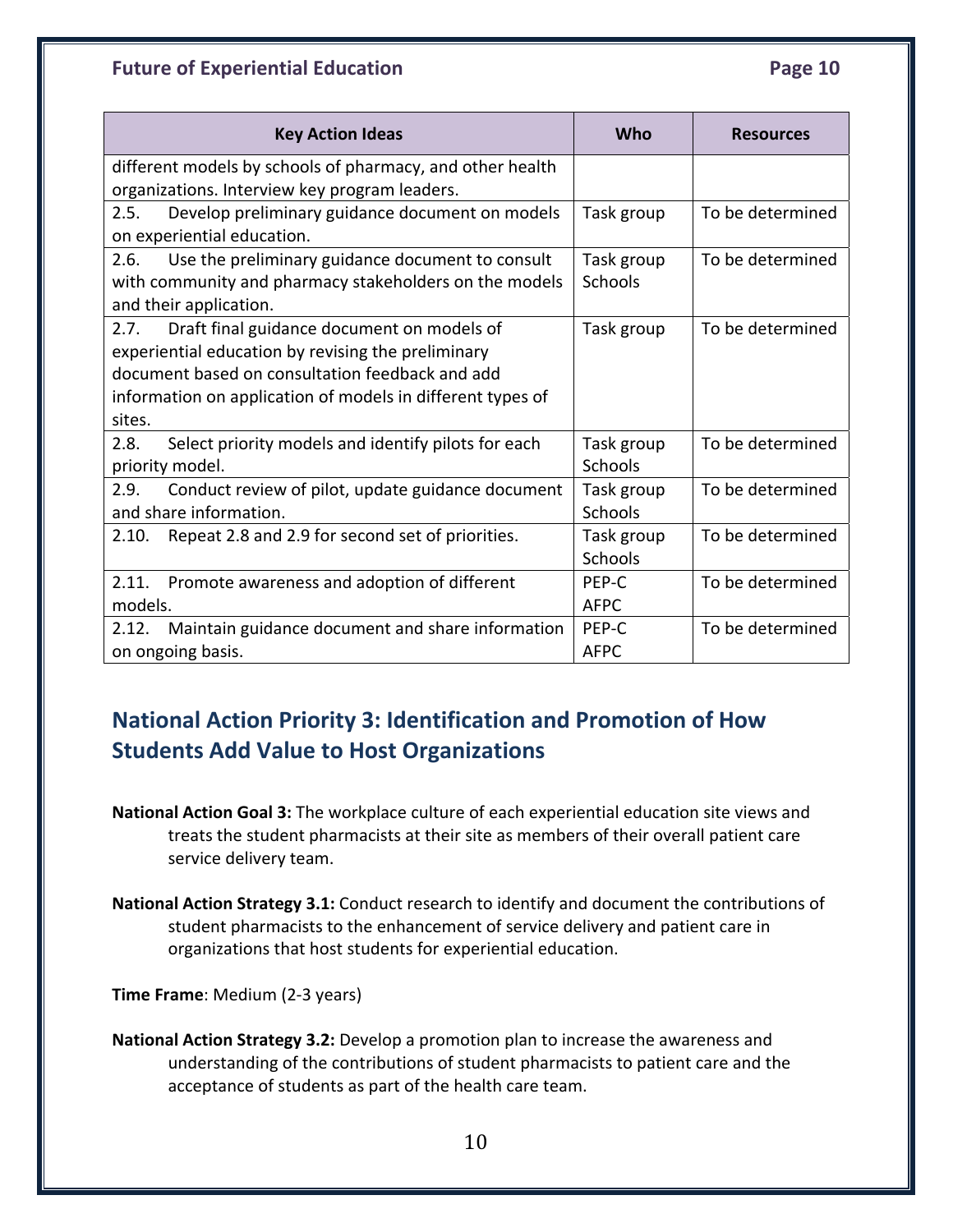**Time Frame**: Medium (2‐3 years)

#### **Table 6: Priority 3 (Students Add Value) Enablers and Barriers**

| <b>Enablers</b>                                 | <b>Barriers/Inhibitors</b>                      |
|-------------------------------------------------|-------------------------------------------------|
| Year-round student placements at a site.        | Students are only assigned to lower level tasks |
|                                                 | regardless of rotation. Sites don't utilize     |
|                                                 | students to their full potential.               |
| Regulations and supervision model that allows   | Curriculum design: the short-term and           |
| students to deliver patient care services under | periodic nature (i.e., not year round) of       |
| general or indirect supervision.                | student rotations.                              |
| Program flexibility in placement sites.         | Preceptor confidence                            |
|                                                 | Limitations of some provincial regulations,     |
|                                                 | e.g., on supervision.                           |
|                                                 | Lack of student preparation for patient care    |
|                                                 | provision.                                      |

#### **Table 7: Priority 3 (Students Add Value) Key Action Ideas**

| <b>Key Action Ideas</b>                                         | Who               | <b>Resources</b> |
|-----------------------------------------------------------------|-------------------|------------------|
| <b>Strategy 3.1 Research Student Value Add</b>                  |                   |                  |
| 3.1.1. Develop task group to lead project.                      | <b>AFPC</b>       | To be determined |
| 3.1.2. Conduct literature search re: the value added by         | <b>Task Group</b> | To be determined |
| students to the experiential site.                              | <b>TBD</b>        |                  |
| [Build on work of the student project at Dalhousie. Assist to   |                   |                  |
| publish information.]                                           |                   |                  |
| 3.1.3. Conduct review of missions, visions and strategic        | Task group        | To be determined |
| plans to show how organizations value students, either          | <b>TBD</b>        |                  |
| implicitly or explicitly, in service delivery and patient care. |                   |                  |
| 3.1.4. Conduct review of student rotations in current           | Task group        | To be determined |
| programs and develop model for year-round student               | <b>TBD</b>        |                  |
| rotations for different types of programs.                      |                   |                  |
| 3.1.5. Prepare report for the review and approval of            | Task group        | To be determined |
| schools of pharmacy on year-round student rotations.            | AFPC-Deans        |                  |
| 3.1.6. Develop a business case and value proposition for        | <b>Task Group</b> | To be determined |
| the contribution and value of adding pharmacy students to       | <b>TBD</b>        |                  |
| the pharmacy service delivery of an organization for            |                   |                  |
| different types of organizations.                               |                   |                  |
| [Draw on Uof S Pilot Project.]                                  |                   |                  |
| 3.1.7. Identify additional pilot schools and sites for          | <b>AFPC</b>       | To be determined |
| implementation of year-round placement and involvement          | Schools           |                  |
| of students in patient care.                                    | Task group        |                  |
| 3.1.8. Develop a partnership model that is supportive of        | AFPC-Deans        | To be determined |
| student patient care delivery with an action guide for how      | <b>Faculties</b>  |                  |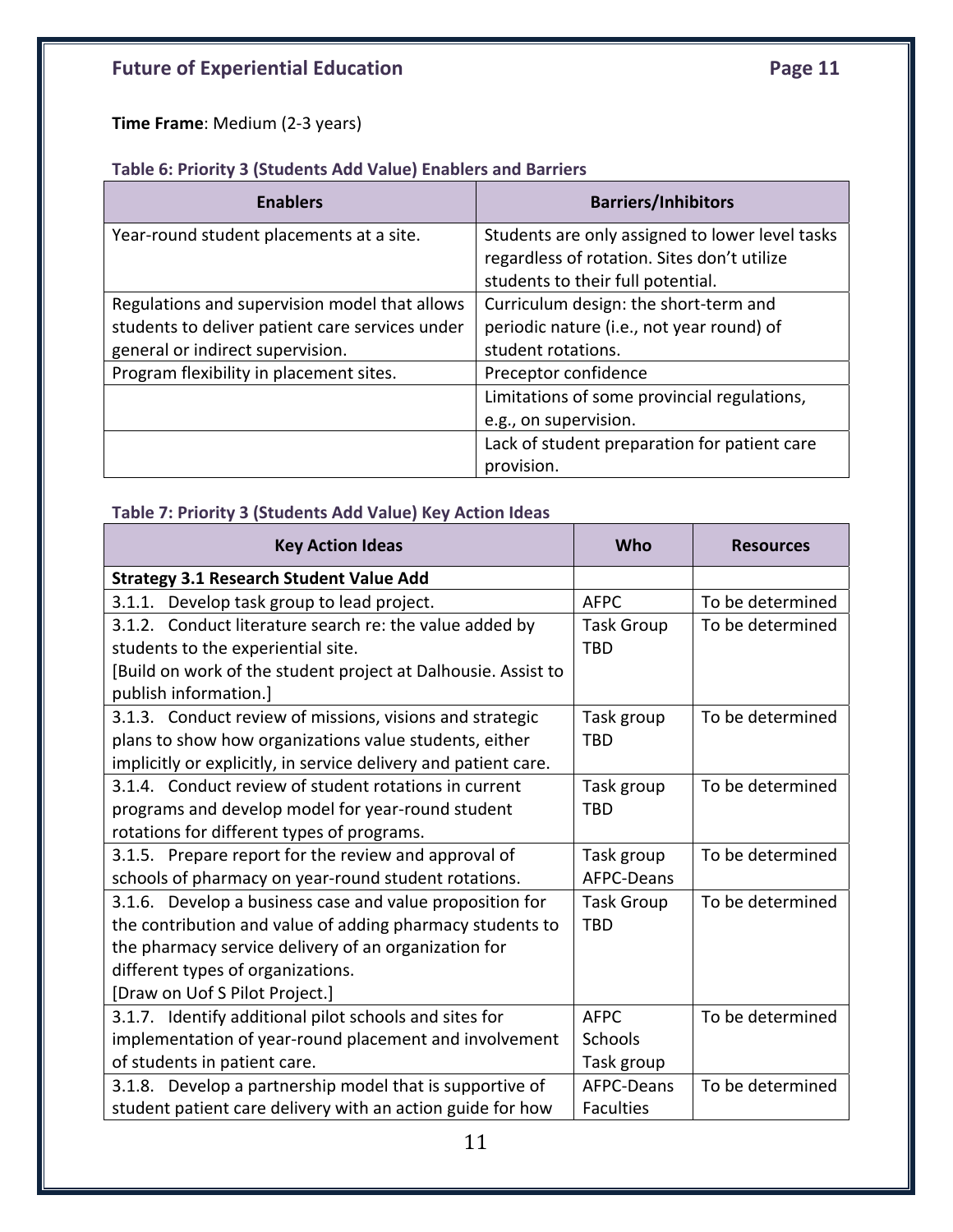| <b>Key Action Ideas</b>                                                                                                                                         | Who                                                            | <b>Resources</b> |
|-----------------------------------------------------------------------------------------------------------------------------------------------------------------|----------------------------------------------------------------|------------------|
| to engage sites, supervisor models and training, role of<br>school and site, and student guide.                                                                 | <b>Sites</b><br>(Employers)                                    |                  |
| 3.1.9. Share the experiences of the pilot programs/sites.                                                                                                       | Task group<br><b>AFPC</b><br>CSHP/CPhA<br><b>CACDS</b>         | To be determined |
| <b>Strategy 3.2: Promotion Plan</b>                                                                                                                             |                                                                |                  |
| 3.2.1. Develop promotion plan that identifies the target<br>audiences, the key messages for each audience and the<br>tactics to be used to engage the audience. | <b>Task Group</b>                                              | To be determined |
| 3.2.2. Develop a learning culture assessment tool that<br>identifies the Student Friendliness Index (SFI).                                                      | <b>Students</b><br>Experiential<br>Faculty<br><b>Sites</b>     | To be determined |
| 3.2.3. Identify best practice sites and share student stories<br>where the students provided value (e.g., conferences, on-<br>line and other media).            | <b>Task Group</b><br><b>AFPC</b><br><b>CPhA</b><br><b>CSHP</b> | To be determined |
| 3.2.4. Create a package to help students sell their skill<br>levels to sites so that they are used to their full potential.                                     | <b>CAPSI</b><br><b>AFPC</b><br>CSHP/CPhA                       | To be determined |

# **National Priority 4: Integration of Internship into the Experiential Education Program**

- **National Action Goal 4:** Partners in experiential education (schools, sites and regulatory authorities) experience, overall, improved utilization of sites, enhanced student experiences and administrative efficiencies through the consolidation of all pre‐ licensure experiential education.
- **National Action Strategy 4:** Schools, sites and provincial regulatory authorities collaborate to develop an experiential education program for pharmacy students that integrates the pre‐licensure internship requirement and the experiential education component of the degree program.

# **National Priority 5: Enhance Capacity and Quality through Technology**

**National Action Goal 5:** Pharmacy experiential education programs improve administrative efficiency, improve site utilization, enhance participant (preceptors, students, faculty, etc.) access to information, improve sharing information and communications among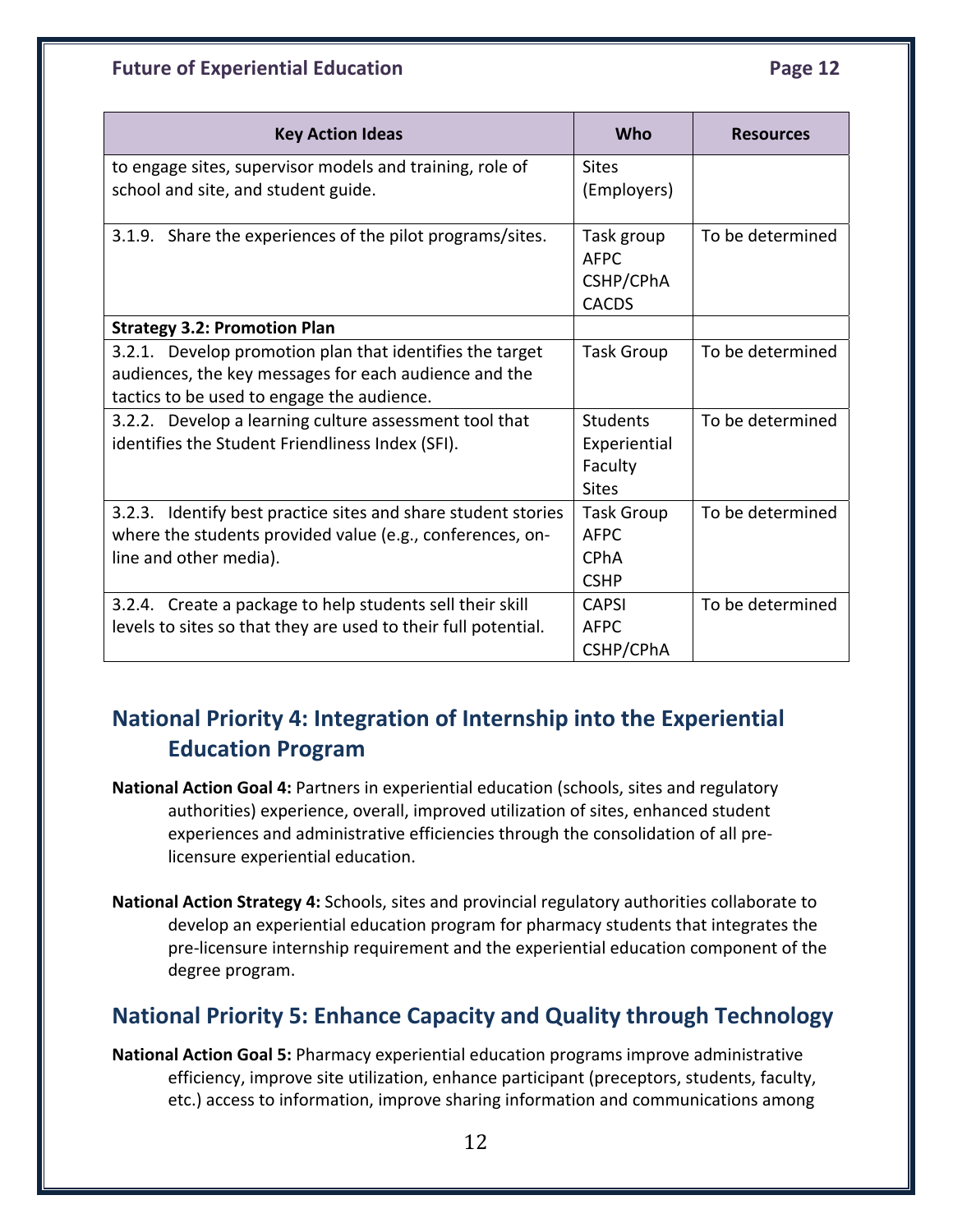**National Action Strategy 5:** Identify, assess and share information on the application of technologies that support site selection, student scheduling, preceptor‐student and school-preceptor communications, and student records and assessment.

# **National Priority 6: Improved Funding of Experiential Education**

- **National Action Goal 6:** Program and student funding provides stability for programs and allows students to experience a variety of experiential education approaches in a range of service and geographic settings.
- **National Action Strategy 6:** Develop a funding strategy for experiential education by determining the funding requirements for fully implemented experiential education, identifying alternative sources of funding and developing an advocacy strategy to secure the requisite funding for programs and students.

# **National Priority 7: Improved Recruitment and Retention of Preceptors**

- **National Action Goal 7:** Pharmacy schools are able to match students with quality preceptors to meet their core, advanced and specialty learning needs due to the ready attraction and high retention of the best pharmacists to the experiential education team.
- **National Action Strategy 7:** Develop a model for preceptor recruitment and retention strategy that is based on best practices in preceptorship programs and human resource management in health.

# **National Priority 8: Development of a guide for year‐by‐year learning outcomes**

- **National Action Goal 8:** All bachelor programs and all entry‐to‐practice PharmD programs share, with other bachelor or PharmD programs, a standardized set of core experiential education outcomes that are to be achieved during each year of the program.
- **National Action Strategy 8:** Develop a guidance document which identifies the educational outcomes (knowledge, skills and abilities) that are ideally achieved during each year of pharmacy education.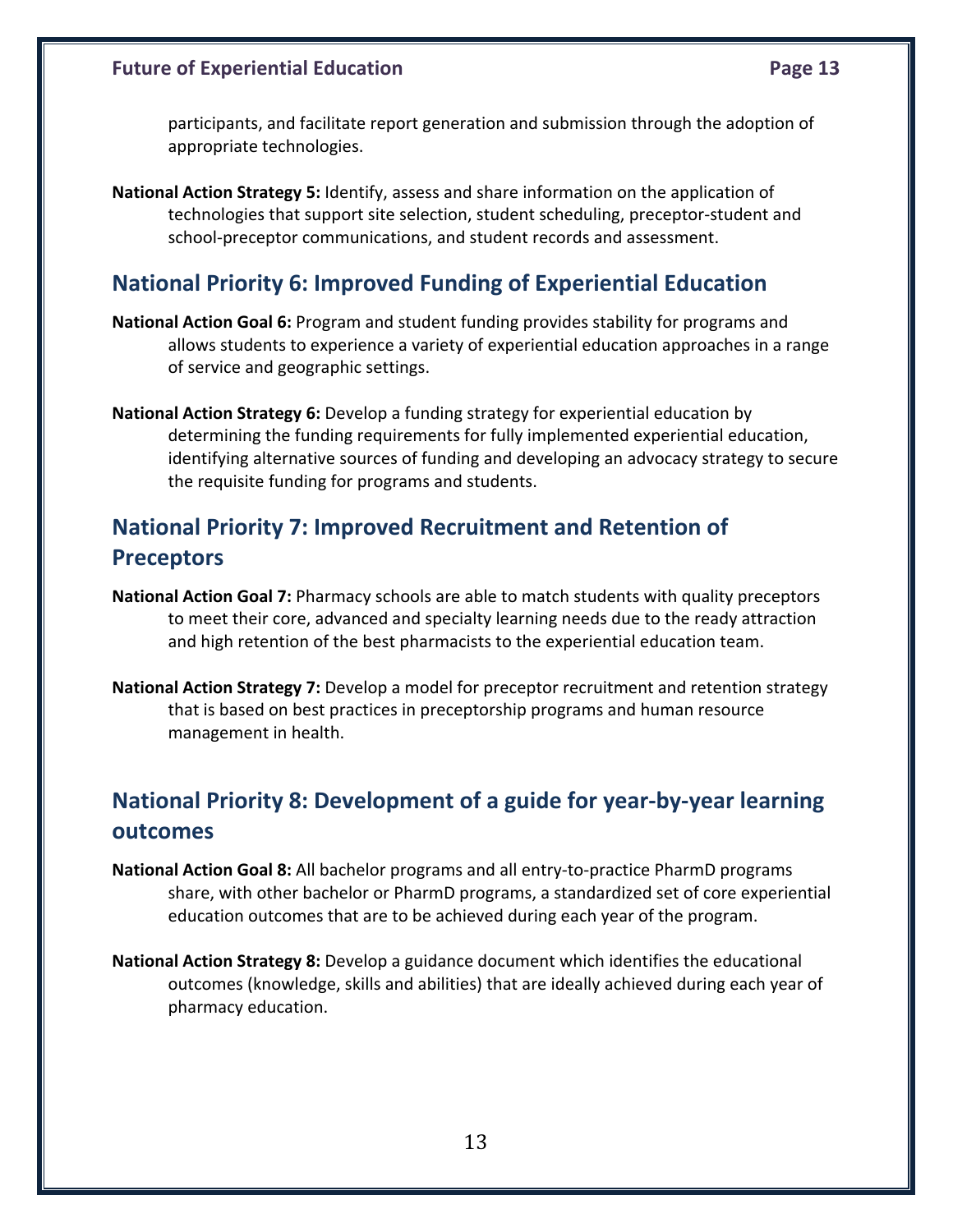# **National Priority 9: Promotion of Experiential Education**

- **National Action Goal 9:** Pharmacists and health care stakeholders have a high level of awareness, knowledge of, and engagement in, pharmacy experiential education.
- **National Action Strategy 9:** Develop and implement a promotion plan for experiential education.

# **National Priority 10: Development of best practices for exceptional experiential education sites**

- **National Action Goal 10:** Schools of pharmacy collaborate with an increased number of quality experiential education sites to provide student rotations in an increased number of sectors and locations.
- **National Action Strategy 10:** Conduct a best‐practice study to determine (1) the different types of sites needed to provide a rich experiential education for students, and (2) the criteria of excellence for each different type of site.